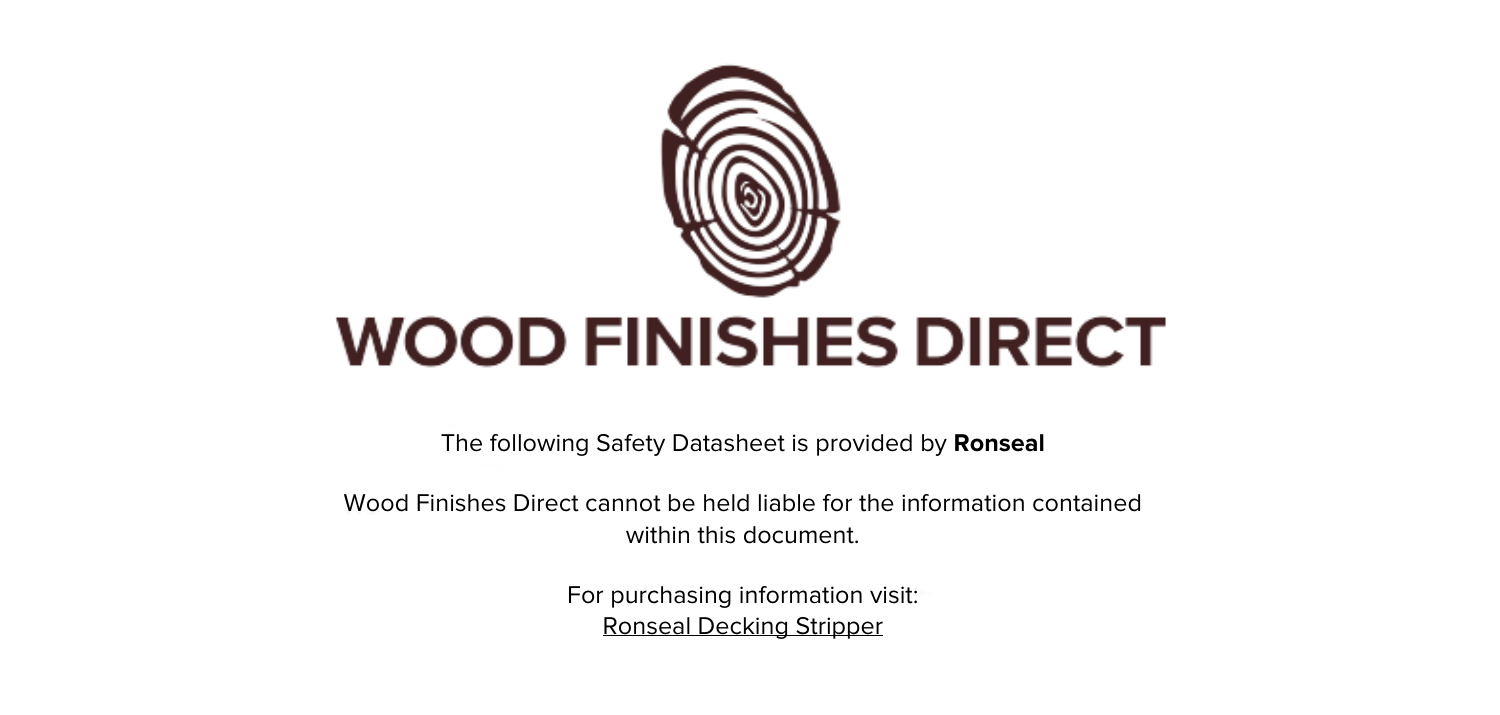# **SAFETY DATA SHEET**

|                                                                                                                                       | SECTION 1: Identification of the substance/mixture and of the company/undertaking                                       |
|---------------------------------------------------------------------------------------------------------------------------------------|-------------------------------------------------------------------------------------------------------------------------|
| 1.1 Product identifier                                                                                                                |                                                                                                                         |
| <b>Product name</b>                                                                                                                   | : RONSEAL DECKING STRIPPER                                                                                              |
| <b>Product code</b>                                                                                                                   | : RONB00365-01                                                                                                          |
| <b>EC</b> number                                                                                                                      | : Mixture.                                                                                                              |
| <b>CAS number</b>                                                                                                                     | : Not applicable.                                                                                                       |
| <b>Chemical formula</b>                                                                                                               | : Not applicable.                                                                                                       |
| <b>Material uses</b>                                                                                                                  | 1.2 Relevant identified uses of the substance or mixture and uses advised against<br>: Paint or paint related material. |
| 1.3 Details of the supplier of the safety data<br>sheet                                                                               |                                                                                                                         |
| Sherwin Williams Diversified Brands Limited<br><b>Thorncliffe Park</b><br>Chapeltown<br>Sheffield<br><b>United Kingdom</b><br>S35 2YP |                                                                                                                         |
| +44 (0) 114 246 7171                                                                                                                  |                                                                                                                         |
| <b>Sherwin Williams</b><br>644 Jordanstown Road<br>Aerodrome Business Park<br>Rathcoole<br>Ireland<br>D24 XE8F                        |                                                                                                                         |
| +353 1 2944009                                                                                                                        |                                                                                                                         |
| e-mail address of person<br>responsible for this SDS                                                                                  | : sds@ronseal.co.uk                                                                                                     |
| 1.4 Emergency telephone number                                                                                                        |                                                                                                                         |
| <b>National advisory body/Poison Centre</b>                                                                                           |                                                                                                                         |
| <b>Telephone number</b>                                                                                                               | 111 (general public) and 0344 892 111 (Medical professional (NHS) only)                                                 |
| <b>Supplier</b>                                                                                                                       |                                                                                                                         |
| <b>Telephone number</b>                                                                                                               | $: +44(0)1142467171(08:30 - 17:00)$                                                                                     |
|                                                                                                                                       |                                                                                                                         |

# **SECTION 2: Hazards identification**

# **Classification according to Regulation (EC) No. 1272/2008 [CLP/GHS]** *2.1 Classification of the substance or mixture Product definition* **:** Mixture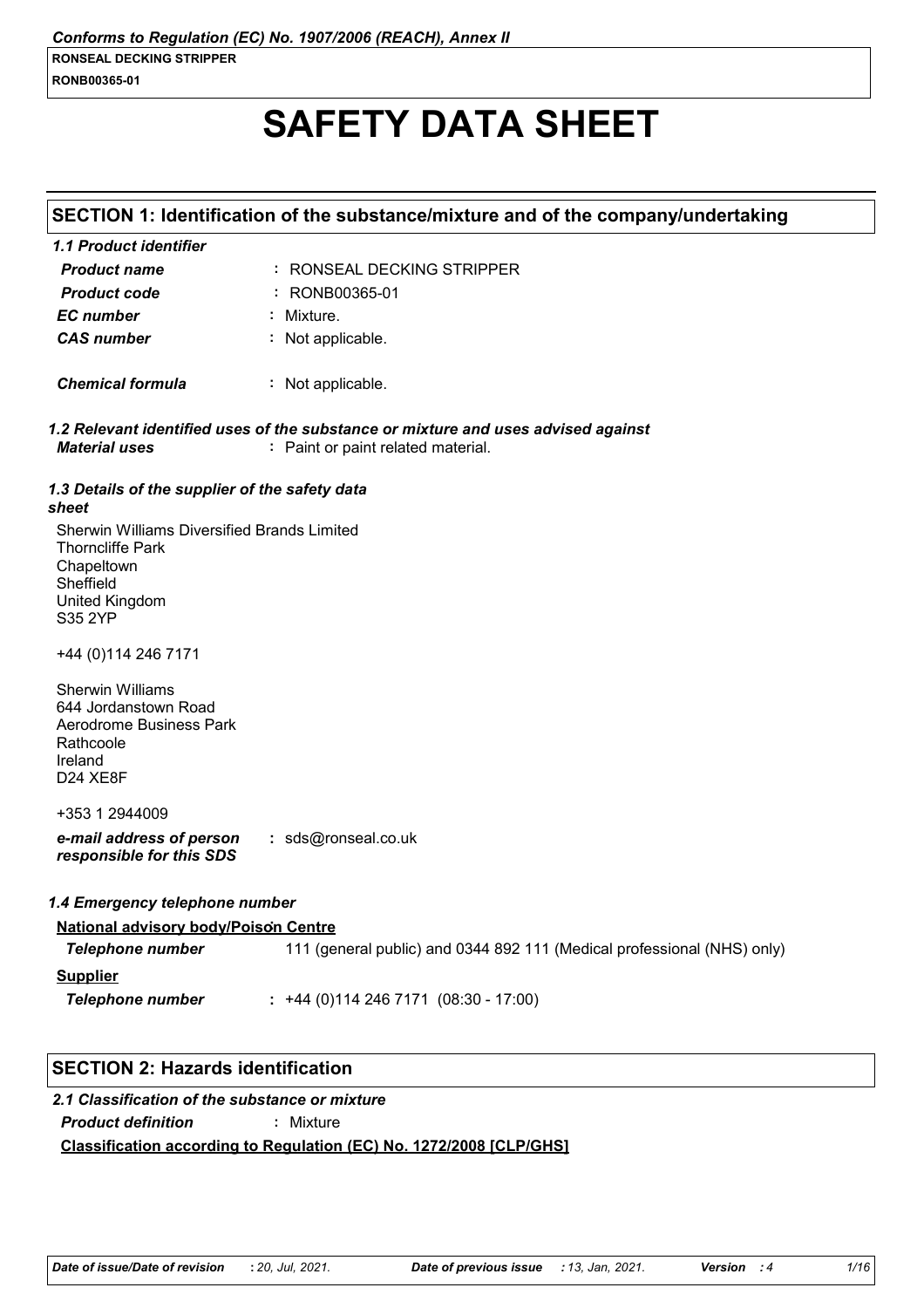**RONB00365-01**

# **SECTION 2: Hazards identification**

Flam. Liq. 3, H226 Eye Irrit. 2, H319 Repr. 2, H361 STOT SE 3, H335 STOT SE 3, H336 STOT RE 2, H373 Aquatic Chronic 2, H411

The product is classified as hazardous according to Regulation (EC) 1272/2008 as amended.

See Section 16 for the full text of the H statements declared above.

See Section 11 for more detailed information on health effects and symptoms.

| 2.2 Label elements                                                                                                                                       |                                                                                                                                                                                                                                                                                                                                                   |
|----------------------------------------------------------------------------------------------------------------------------------------------------------|---------------------------------------------------------------------------------------------------------------------------------------------------------------------------------------------------------------------------------------------------------------------------------------------------------------------------------------------------|
| <b>Hazard pictograms</b>                                                                                                                                 |                                                                                                                                                                                                                                                                                                                                                   |
|                                                                                                                                                          |                                                                                                                                                                                                                                                                                                                                                   |
| <b>Signal word</b>                                                                                                                                       | : Warning                                                                                                                                                                                                                                                                                                                                         |
| <b>Hazard statements</b>                                                                                                                                 | : Flammable liquid and vapour.<br>Causes serious eye irritation.<br>May cause respiratory irritation.<br>May cause drowsiness or dizziness.<br>Suspected of damaging fertility. Suspected of damaging the unborn child.<br>May cause damage to organs through prolonged or repeated exposure.<br>Toxic to aquatic life with long lasting effects. |
| <b>Precautionary statements</b>                                                                                                                          |                                                                                                                                                                                                                                                                                                                                                   |
| <b>General</b>                                                                                                                                           | : Keep out of reach of children. If medical advice is needed, have product container<br>or label at hand.                                                                                                                                                                                                                                         |
| <b>Prevention</b>                                                                                                                                        | : Obtain special instructions before use. Wear protective gloves and eye or face<br>protection. Wear protective clothing. Keep away from heat, hot surfaces, sparks,<br>open flames and other ignition sources. No smoking. Avoid release to the<br>environment. Do not breathe vapour.                                                           |
| <b>Response</b>                                                                                                                                          | : IF INHALED: Remove person to fresh air and keep comfortable for breathing. IF<br>ON SKIN (or hair): Take off immediately all contaminated clothing. Rinse skin with<br>water.                                                                                                                                                                   |
| <b>Storage</b>                                                                                                                                           | : Store locked up.                                                                                                                                                                                                                                                                                                                                |
| <b>Disposal</b>                                                                                                                                          | : Dispose of contents and container in accordance with all local, regional, national<br>and international regulations.                                                                                                                                                                                                                            |
| <b>Hazardous ingredients</b>                                                                                                                             | : Diacetone Alcohol<br>HYDROCARBONS, C9, aromatics<br>Hydrocarbons, C9-C12, n-alkanes, isoalkanes, cyclics, aromatics (2-25%)                                                                                                                                                                                                                     |
| <b>Supplemental label</b><br>elements                                                                                                                    | : Not applicable.                                                                                                                                                                                                                                                                                                                                 |
| <b>Annex XVII - Restrictions</b><br>on the manufacture,<br>placing on the market and<br>use of certain dangerous<br>substances, mixtures and<br>articles | : Not applicable.                                                                                                                                                                                                                                                                                                                                 |
| <b>Special packaging requirements</b>                                                                                                                    |                                                                                                                                                                                                                                                                                                                                                   |
| <b>Containers to be fitted</b><br>with child-resistant<br>fastenings                                                                                     | : Not applicable.                                                                                                                                                                                                                                                                                                                                 |
| Tactile warning of danger : Yes, applicable.                                                                                                             |                                                                                                                                                                                                                                                                                                                                                   |

#### *2.3 Other hazards*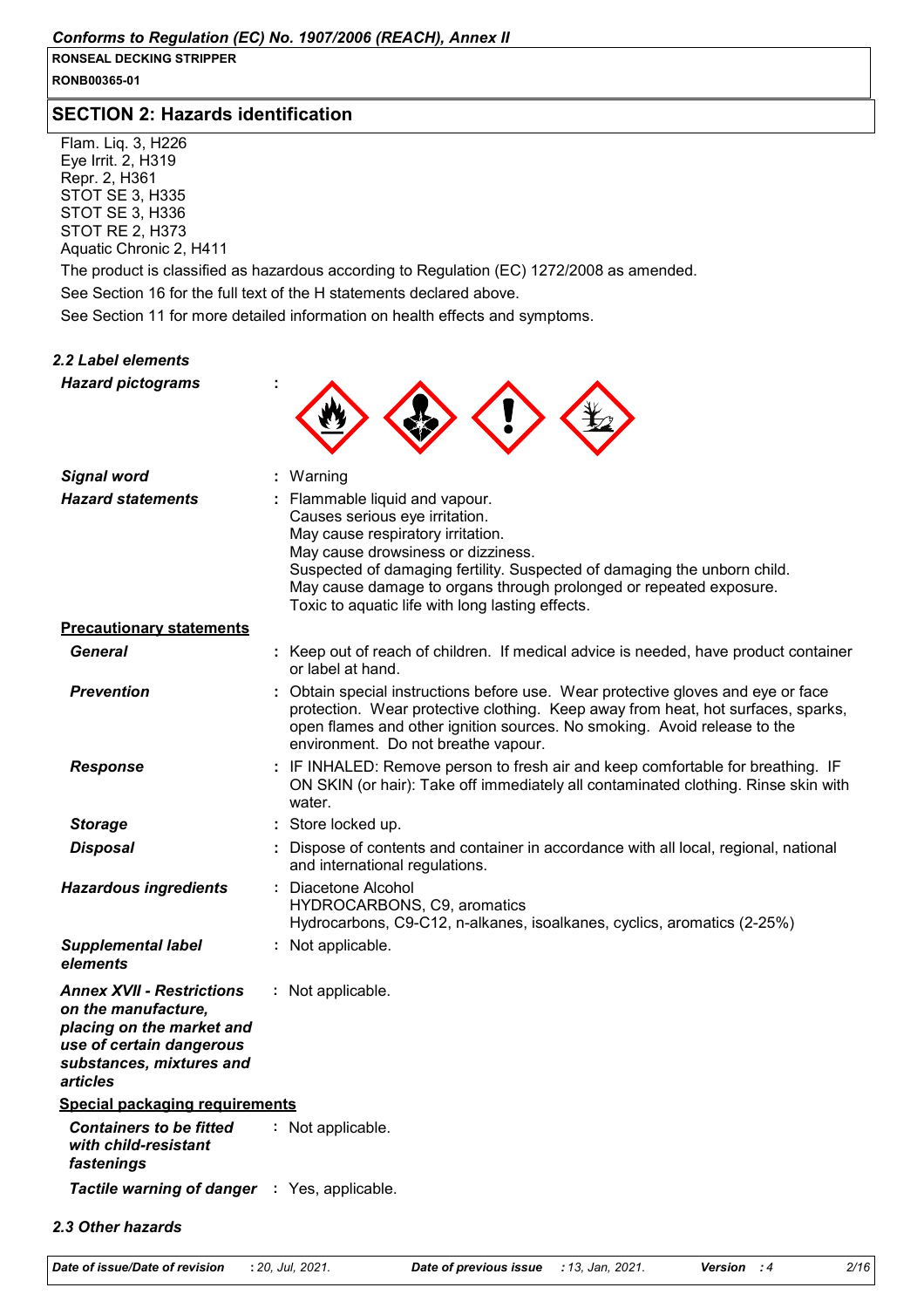#### *Conforms to Regulation (EC) No. 1907/2006 (REACH), Annex II*

# **RONSEAL DECKING STRIPPER**

**RONB00365-01**

# **SECTION 2: Hazards identification**

This mixture does not contain any substances that are assessed to be a PBT or a vPvB.

*Other hazards which do not result in classification* **:** None known.

### **SECTION 3: Composition/information on ingredients**

#### *3.2 Mixture* **:**

| <b>Product/ingredient</b><br>name                                                | <b>Identifiers</b>                                                                    | %           | <b>Regulation (EC) No. 1272/2008 [CLP]</b>                                                                                                       | <b>Type</b> |
|----------------------------------------------------------------------------------|---------------------------------------------------------------------------------------|-------------|--------------------------------------------------------------------------------------------------------------------------------------------------|-------------|
| Diacetone Alcohol                                                                | REACH #:<br>01-2119473975-21<br>EC: 204-626-7<br>CAS: 123-42-2<br>Index: 603-016-00-1 | $≥25 - ≤50$ | Flam. Liq. 3, H226<br>Eye Irrit. 2, H319<br>Repr. 2, H361<br><b>STOT SE 3, H335</b>                                                              | [1] [2]     |
| 2-(2-Butoxyethoxy)-<br>ethanol                                                   | REACH #:<br>01-2119475104-44<br>EC: 203-961-6<br>CAS: 112-34-5<br>Index: 603-096-00-8 | $≥25 - ≤50$ | Eye Irrit. 2, H319                                                                                                                               | [1] [2]     |
| HYDROCARBONS,<br>C9, aromatics                                                   | REACH #:<br>01-2119455851-35<br>CAS: 64742-95-6<br>Index: 649-356-00-4                | $≥10 - ≤25$ | Flam. Liq. 3, H226<br><b>STOT SE 3, H335</b><br><b>STOT SE 3, H336</b><br>Asp. Tox. 1, H304<br>Aquatic Chronic 2, H411<br><b>EUH066</b>          | $[1]$       |
| Hydrocarbons,<br>C9-C11, n-alkanes,<br>isoalkanes, cyclics, <<br>2% aromatics    | REACH #:<br>01-2119463258-33<br>CAS: 64742-48-9<br>Index: 649-327-00-6                | $≤10$       | Flam. Liq. 3, H226<br><b>STOT SE 3, H336</b><br>Asp. Tox. 1, H304<br><b>EUH066</b>                                                               | $[1]$       |
| Hydrocarbons,<br>C9-C12, n-alkanes,<br>isoalkanes, cyclics,<br>aromatics (2-25%) | REACH #:<br>01-2119458049-33<br>CAS: 64742-88-7<br>Index: 649-405-00-X                | $\leq 5$    | Flam. Liq. 3, H226<br><b>STOT SE 3, H336</b><br>STOT RE 1, H372 (central nervous system<br>(CNS)<br>Asp. Tox. 1, H304<br>Aquatic Chronic 2, H411 | [1]         |
| Alkylated Sulfonamine                                                            | EC: 290-709-3<br>CAS: 90218-35-2                                                      | $3$         | Skin Irrit. 2, H315<br>Eye Dam. 1, H318<br>Aquatic Chronic 2, H411<br>See Section 16 for the full text of the H<br>statements declared above.    | $[1]$       |

There are no additional ingredients present which, within the current knowledge of the supplier and in the concentrations applicable, are classified as hazardous to health or the environment, are PBTs or vPvBs or have been assigned a workplace exposure limit and hence require reporting in this section.

Type

[1] Substance classified with a health or environmental hazard

[2] Substance with a workplace exposure limit

[3] Substance meets the criteria for PBT according to Regulation (EC) No. 1907/2006, Annex XIII

[4] Substance meets the criteria for vPvB according to Regulation (EC) No. 1907/2006, Annex XIII

[5] Substance of equivalent concern

[6] Additional disclosure due to company policy

Occupational exposure limits, if available, are listed in Section 8.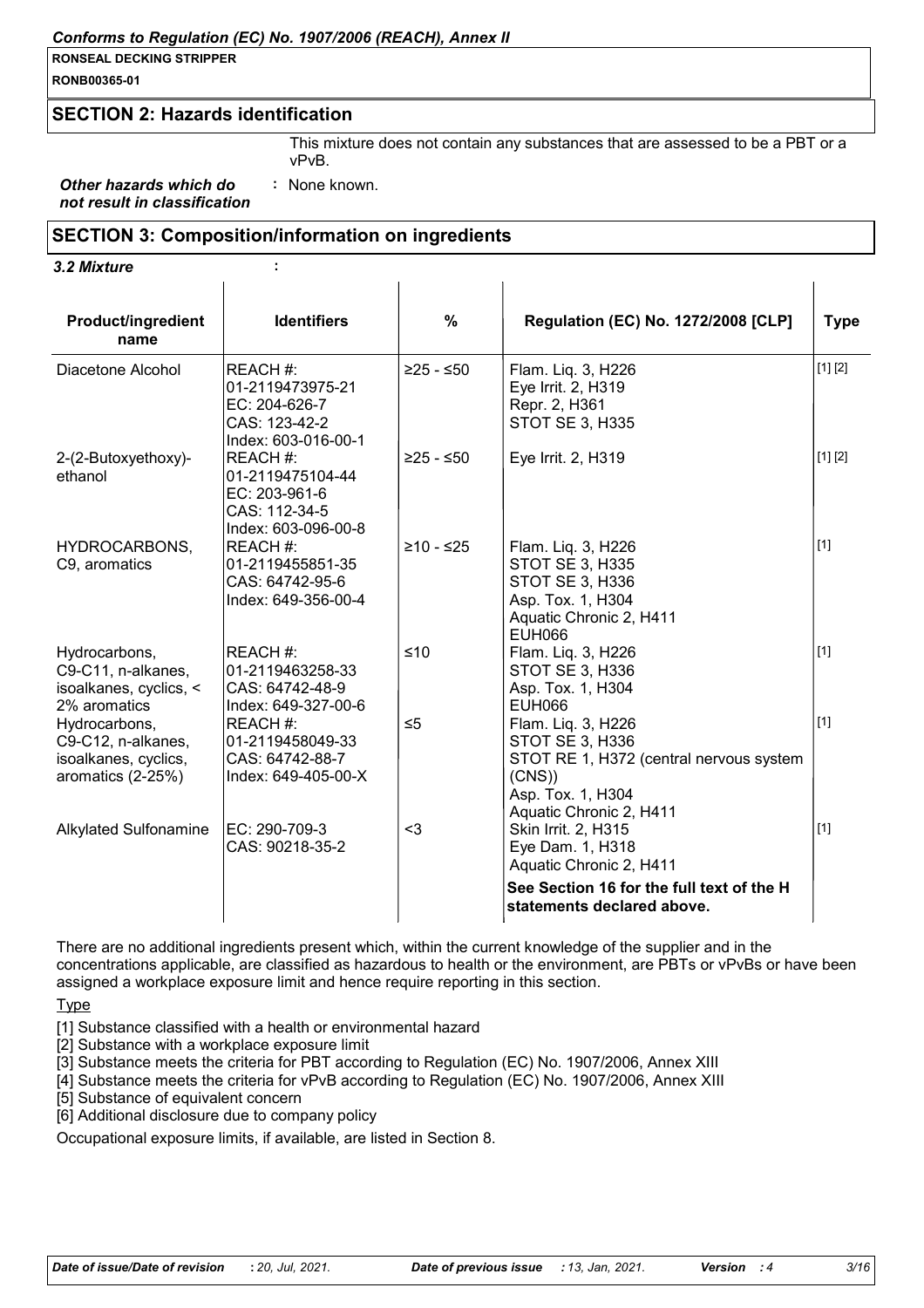**RONB00365-01**

# **SECTION 4: First aid measures**

#### *4.1 Description of first aid measures*

| General                           | : In all cases of doubt, or when symptoms persist, seek medical attention. Never give<br>anything by mouth to an unconscious person. If unconscious, place in recovery<br>position and seek medical advice.                                                                                                             |
|-----------------------------------|-------------------------------------------------------------------------------------------------------------------------------------------------------------------------------------------------------------------------------------------------------------------------------------------------------------------------|
| Eye contact                       | : Remove contact lenses, irrigate copiously with clean, fresh water, holding the<br>eyelids apart for at least 10 minutes and seek immediate medical advice.                                                                                                                                                            |
| <b>Inhalation</b>                 | : Remove to fresh air. Keep person warm and at rest. If not breathing, if breathing is<br>irregular or if respiratory arrest occurs, provide artificial respiration or oxygen by<br>trained personnel.                                                                                                                  |
| <b>Skin contact</b>               | : Remove contaminated clothing and shoes. Wash skin thoroughly with soap and<br>water or use recognised skin cleanser. Do NOT use solvents or thinners.                                                                                                                                                                 |
| Ingestion                         | : If swallowed, seek medical advice immediately and show the container or label.<br>Keep person warm and at rest. Do NOT induce vomiting.                                                                                                                                                                               |
| <b>Protection of first-aiders</b> | : No action shall be taken involving any personal risk or without suitable training. If it<br>is suspected that fumes are still present, the rescuer should wear an appropriate<br>mask or self-contained breathing apparatus. It may be dangerous to the person<br>providing aid to give mouth-to-mouth resuscitation. |

### *4.2 Most important symptoms and effects, both acute and delayed*

There are no data available on the mixture itself. The mixture has been assessed following the conventional method of the CLP Regulation (EC) No 1272/2008 and is classified for toxicological properties accordingly. See Sections 2 and 3 for details.

Exposure to component solvent vapour concentrations in excess of the stated occupational exposure limit may result in adverse health effects such as mucous membrane and respiratory system irritation and adverse effects on the kidneys, liver and central nervous system. Symptoms and signs include headache, dizziness, fatigue, muscular weakness, drowsiness and, in extreme cases, loss of consciousness.

Solvents may cause some of the above effects by absorption through the skin. Repeated or prolonged contact with the mixture may cause removal of natural fat from the skin, resulting in non-allergic contact dermatitis and absorption through the skin.

If splashed in the eyes, the liquid may cause irritation and reversible damage.

Ingestion may cause nausea, diarrhea and vomiting.

This takes into account, where known, delayed and immediate effects and also chronic effects of components from short-term and long-term exposure by oral, inhalation and dermal routes of exposure and eye contact.

### *4.3 Indication of any immediate medical attention and special treatment needed*

| <b>Notes to physician</b>  | : In case of inhalation of decomposition products in a fire, symptoms may be delayed.<br>The exposed person may need to be kept under medical surveillance for 48 hours. |
|----------------------------|--------------------------------------------------------------------------------------------------------------------------------------------------------------------------|
| <b>Specific treatments</b> | : No specific treatment.                                                                                                                                                 |

See toxicological information (Section 11)

| <b>SECTION 5: Firefighting measures</b> |                                                                 |  |
|-----------------------------------------|-----------------------------------------------------------------|--|
| 5.1 Extinguishing media                 |                                                                 |  |
| <b>Suitable extinguishing</b><br>media  | : Recommended: alcohol-resistant foam, carbon dioxide, powders. |  |
| Unsuitable extinguishing<br>media       | : Do not use water jet.                                         |  |

### *5.2 Special hazards arising from the substance or mixture*

*Hazards from the substance or mixture* **:** Fire will produce dense black smoke. Exposure to decomposition products may cause a health hazard.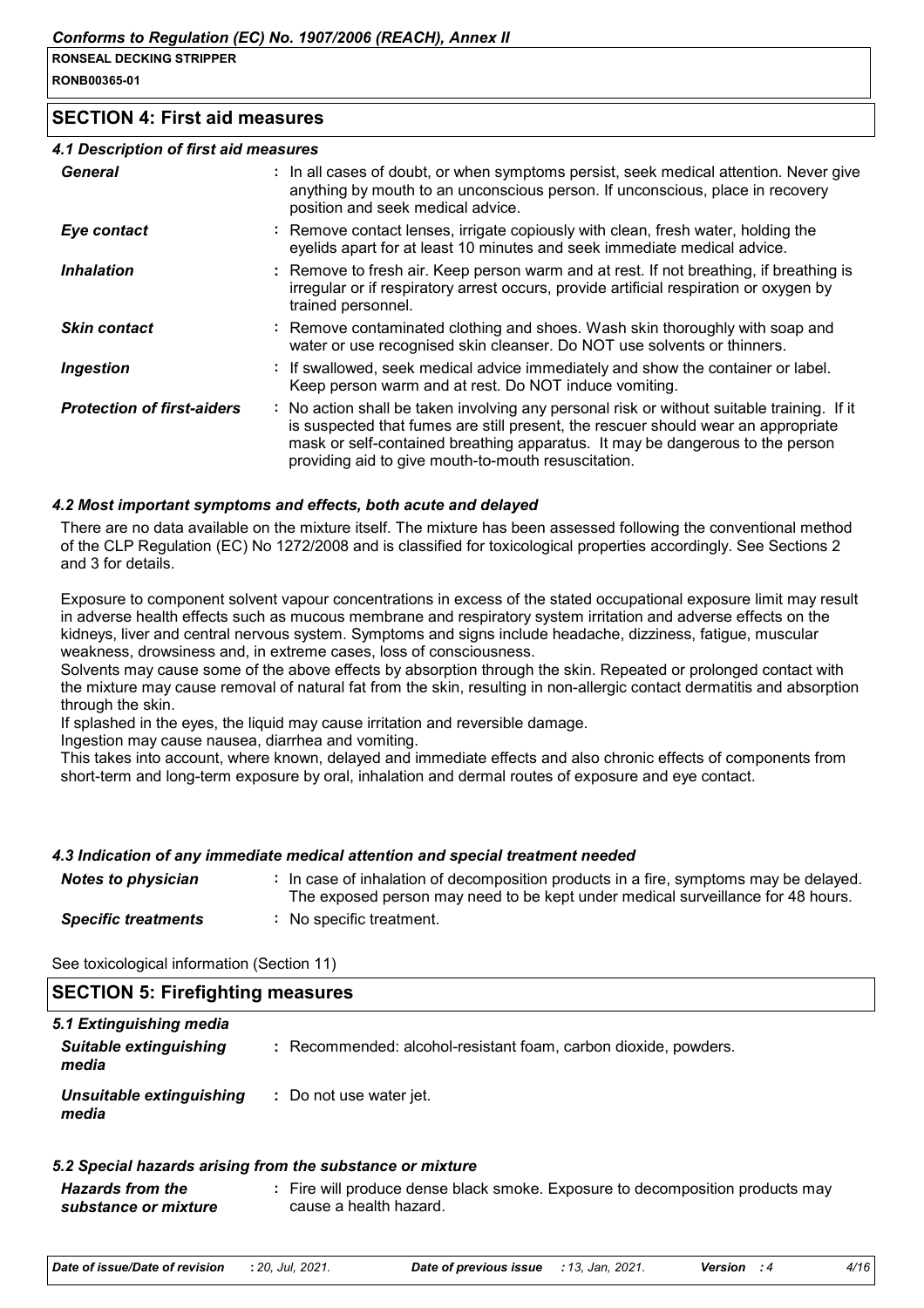**RONB00365-01**

# **SECTION 5: Firefighting measures**

| <b>Hazardous combustion</b>                                                           | : Decomposition products may include the following materials: carbon monoxide,                                     |
|---------------------------------------------------------------------------------------|--------------------------------------------------------------------------------------------------------------------|
| products                                                                              | carbon dioxide, smoke, oxides of nitrogen.                                                                         |
| 5.3 Advice for firefighters<br><b>Special protective actions</b><br>for fire-fighters | : Cool closed containers exposed to fire with water. Do not release runoff from fire to<br>drains or watercourses. |
| <b>Special protective</b>                                                             | : Fire-fighters should wear positive pressure self-contained breathing apparatus                                   |
| equipment for fire-fighters                                                           | (SCBA) and full turnout gear.                                                                                      |

# **SECTION 6: Accidental release measures**

|                                                                | 6.1 Personal precautions, protective equipment and emergency procedures                                                                                                                                                                                                            |
|----------------------------------------------------------------|------------------------------------------------------------------------------------------------------------------------------------------------------------------------------------------------------------------------------------------------------------------------------------|
| For non-emergency<br>personnel                                 | : Exclude sources of ignition and ventilate the area. Avoid breathing vapour or mist.<br>Refer to protective measures listed in sections 7 and 8.                                                                                                                                  |
| For emergency responders :                                     | Keep unnecessary and unprotected personnel from entering.<br>If specialised clothing is required to deal with the spillage, take note of any<br>information in Section 8 on suitable and unsuitable materials. See also the<br>information in "For non-emergency personnel".       |
| 6.2 Environmental<br>precautions                               | : Do not allow to enter drains or watercourses. If the product contaminates lakes,<br>rivers, or sewers, inform the appropriate authorities in accordance with local<br>regulations.                                                                                               |
| 6.3 Methods and material<br>for containment and<br>cleaning up | : Contain and collect spillage with non-combustible, absorbent material e.g. sand,<br>earth, vermiculite or diatomaceous earth and place in container for disposal<br>according to local regulations (see Section 13). Preferably clean with a detergent.<br>Avoid using solvents. |
| 6.4 Reference to other<br><b>sections</b>                      | : See Section 1 for emergency contact information.<br>See Section 8 for information on appropriate personal protective equipment.<br>See Section 13 for additional waste treatment information.                                                                                    |

# **SECTION 7: Handling and storage**

The information in this section contains generic advice and guidance. The list of Identified Uses in Section 1 should be consulted for any available use-specific information provided in the Exposure Scenario(s).

| avoid vapour concentrations higher than the occupational exposure limits.<br>handling<br>In addition, the product should only be used in areas from which all naked lights and<br>other sources of ignition have been excluded. Electrical equipment should be<br>protected to the appropriate standard.<br>Mixture may charge electrostatically: always use earthing leads when transferring<br>from one container to another.<br>Operators should wear antistatic footwear and clothing and floors should be of the<br>conducting type.<br>Keep away from heat, sparks and flame. No sparking tools should be used.<br>Avoid contact with skin and eyes. Avoid the inhalation of dust, particulates, spray or<br>mist arising from the application of this mixture. Avoid inhalation of dust from<br>sanding.<br>Eating, drinking and smoking should be prohibited in areas where this material is<br>handled, stored and processed.<br>Put on appropriate personal protective equipment (see Section 8).<br>Never use pressure to empty. Container is not a pressure vessel.<br>Always keep in containers made from the same material as the original one.<br>Comply with the health and safety at work laws.<br>Do not allow to enter drains or watercourses.<br>Information on fire and explosion protection<br>Vapours are heavier than air and may spread along floors. Vapours may form<br>explosive mixtures with air. |  | : Prevent the creation of flammable or explosive concentrations of vapours in air and |
|---------------------------------------------------------------------------------------------------------------------------------------------------------------------------------------------------------------------------------------------------------------------------------------------------------------------------------------------------------------------------------------------------------------------------------------------------------------------------------------------------------------------------------------------------------------------------------------------------------------------------------------------------------------------------------------------------------------------------------------------------------------------------------------------------------------------------------------------------------------------------------------------------------------------------------------------------------------------------------------------------------------------------------------------------------------------------------------------------------------------------------------------------------------------------------------------------------------------------------------------------------------------------------------------------------------------------------------------------------------------------------------------------------------------------------|--|---------------------------------------------------------------------------------------|
|---------------------------------------------------------------------------------------------------------------------------------------------------------------------------------------------------------------------------------------------------------------------------------------------------------------------------------------------------------------------------------------------------------------------------------------------------------------------------------------------------------------------------------------------------------------------------------------------------------------------------------------------------------------------------------------------------------------------------------------------------------------------------------------------------------------------------------------------------------------------------------------------------------------------------------------------------------------------------------------------------------------------------------------------------------------------------------------------------------------------------------------------------------------------------------------------------------------------------------------------------------------------------------------------------------------------------------------------------------------------------------------------------------------------------------|--|---------------------------------------------------------------------------------------|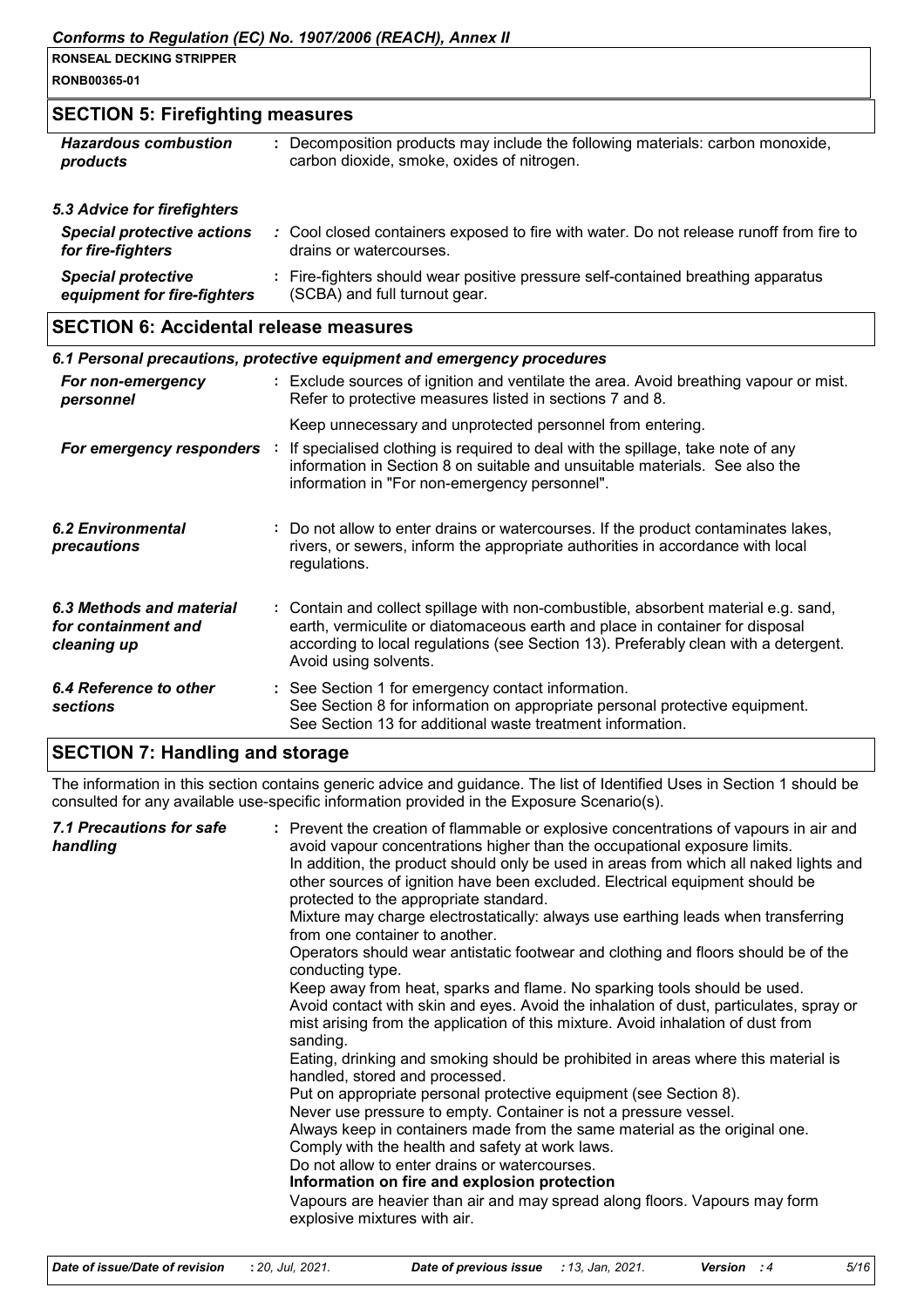**RONB00365-01**

# **SECTION 7: Handling and storage**

| 7.2 Conditions for safe<br>storage, including any<br><i>incompatibilities</i> | : Store in accordance with local regulations.<br>Notes on joint storage<br>Keep away from: oxidising agents, strong alkalis, strong acids.<br>Additional information on storage conditions<br>Observe label precautions. Store in a dry, cool and well-ventilated area. Keep away<br>from heat and direct sunlight. Keep away from sources of ignition. No smoking.<br>Prevent unauthorised access. Containers that have been opened must be carefully<br>resealed and kept upright to prevent leakage. |
|-------------------------------------------------------------------------------|---------------------------------------------------------------------------------------------------------------------------------------------------------------------------------------------------------------------------------------------------------------------------------------------------------------------------------------------------------------------------------------------------------------------------------------------------------------------------------------------------------|
|                                                                               | Contaminated absorbent material may pose the same hazard as the spilt product.<br>Store above $5^{\circ}C$ (42 $^{\circ}F$ ) Protect from frost.                                                                                                                                                                                                                                                                                                                                                        |
| 7.3 Specific end use(s)                                                       |                                                                                                                                                                                                                                                                                                                                                                                                                                                                                                         |
| <b>Recommendations</b>                                                        | $:$ Not available.                                                                                                                                                                                                                                                                                                                                                                                                                                                                                      |
| Industrial sector specific<br>solutions                                       | $:$ Not available.                                                                                                                                                                                                                                                                                                                                                                                                                                                                                      |

Good housekeeping standards, regular safe removal of waste materials and regular maintenance of spray booth filters will minimise the risks of spontaneous combustion and other fire hazards.

#### *Before use of this material please refer to the Exposure Scenario(s) if attached for the specific end use, control measures and additional PPE considerations.*

# **SECTION 8: Exposure controls/personal protection**

required.

The information in this section contains generic advice and guidance. The list of Identified Uses in Section 1 should be consulted for any available use-specific information provided in the Exposure Scenario(s).

#### *8.1 Control parameters*

#### **Occupational exposure limits**

| Product/ingredient name                     | <b>Exposure limit values</b>                                                                                                                                                                                                                                                                                                                                                                                                                                                                                                                                                                                                                                                                                                                                                                                                                                                                                                    |  |  |
|---------------------------------------------|---------------------------------------------------------------------------------------------------------------------------------------------------------------------------------------------------------------------------------------------------------------------------------------------------------------------------------------------------------------------------------------------------------------------------------------------------------------------------------------------------------------------------------------------------------------------------------------------------------------------------------------------------------------------------------------------------------------------------------------------------------------------------------------------------------------------------------------------------------------------------------------------------------------------------------|--|--|
| Diacetone Alcohol                           | EH40/2005 WELs (United Kingdom (UK), 1/2020).<br>STEL: 362 mg/m <sup>3</sup> 15 minutes.<br>STEL: 75 ppm 15 minutes.<br>TWA: $241$ mg/m <sup>3</sup> 8 hours.<br>TWA: 50 ppm 8 hours.                                                                                                                                                                                                                                                                                                                                                                                                                                                                                                                                                                                                                                                                                                                                           |  |  |
| 2-(2-Butoxyethoxy)-ethanol                  | EH40/2005 WELs (United Kingdom (UK), 1/2020).<br>TWA: 10 ppm 8 hours.<br>TWA: 67.5 mg/m <sup>3</sup> 8 hours.<br>STEL: 15 ppm 15 minutes.<br>STEL: 101.2 mg/m <sup>3</sup> 15 minutes.                                                                                                                                                                                                                                                                                                                                                                                                                                                                                                                                                                                                                                                                                                                                          |  |  |
| <b>Recommended monitoring</b><br>procedures | If this product contains ingredients with exposure limits, personal, workplace<br>atmosphere or biological monitoring may be required to determine the effectiveness<br>of the ventilation or other control measures and/or the necessity to use respiratory<br>protective equipment. Reference should be made to monitoring standards, such as<br>the following: European Standard EN 689 (Workplace atmospheres - Guidance for<br>the assessment of exposure by inhalation to chemical agents for comparison with<br>limit values and measurement strategy) European Standard EN 14042 (Workplace<br>atmospheres - Guide for the application and use of procedures for the assessment<br>of exposure to chemical and biological agents) European Standard EN 482<br>(Workplace atmospheres - General requirements for the performance of procedures<br>for the measurement of chemical agents) Reference to national guidance |  |  |

#### **DNELs/DMELs**

documents for methods for the determination of hazardous substances will also be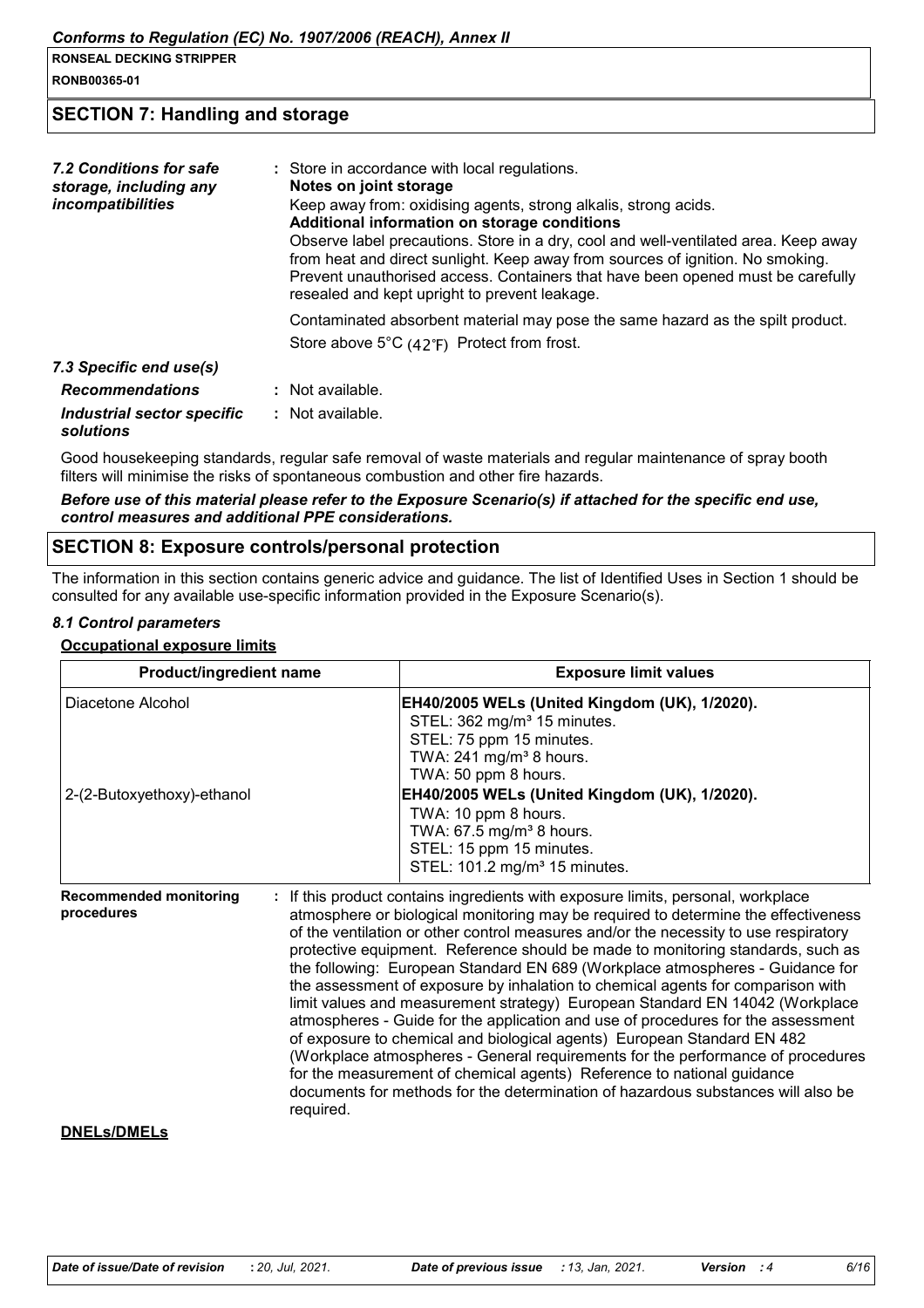**RONB00365-01**

# **SECTION 8: Exposure controls/personal protection**

| Product/ingredient name          | <b>Type</b>                | <b>Exposure</b>                          | Value                                       | <b>Population</b>                                                       | <b>Effects</b>       |
|----------------------------------|----------------------------|------------------------------------------|---------------------------------------------|-------------------------------------------------------------------------|----------------------|
| Diacetone Alcohol                | <b>DNEL</b><br><b>DNEL</b> | ong term Dermal<br>ong term<br>nhalation | 9.4 mg/kg<br>66.4 mg/m <sup>3</sup> Workers | Workers                                                                 | Systemic<br>Systemic |
|                                  | <b>DNEL</b>                | ong term Dermal                          | 3.4 mg/kg                                   | General<br>population<br>[Human via the<br>environment]                 | Systemic             |
|                                  | <b>DNEL</b>                | ong term<br>nhalation                    | 11.8 mg/m <sup>3</sup>                      | General<br>population<br>[Human via the                                 | Systemic             |
|                                  | <b>DNEL</b>                | ong term Oral                            | 3.4 mg/kg                                   | environment]<br>General<br>population<br>[Human via the<br>environment] | Systemic             |
|                                  | <b>DNEL</b>                | Short term<br>Inhalation                 | 240 mg/ $m3$                                | Workers                                                                 | Local                |
|                                  | <b>DNEL</b>                | Short term<br>Inhalation                 | 120 mg/ $m3$                                | General<br>population<br>[Consumers]                                    | Local                |
| 2-(2-Butoxyethoxy)-ethanol       | <b>DNEL</b>                | ong term<br>Inhalation                   | 62.5 mg/m <sup>3</sup> Workers              |                                                                         | Local                |
|                                  | <b>DNEL</b>                | ong term<br>nhalation                    | 62.5 mg/m <sup>3</sup> Workers              |                                                                         | Systemic             |
|                                  | <b>DNEL</b>                | ong term Dermal                          | 83 mg/kg<br>bw/day                          | Workers                                                                 | Systemic             |
|                                  | DNEL                       | Short term<br>Inhalation                 | 60.7 mg/m <sup>3</sup> General              | population<br>[Consumers]                                               | Local                |
|                                  | DNEL                       | ong term<br>Inhalation                   | 40.5 mg/ $m^3$                              | General<br>population<br>[Consumers]                                    | Systemic             |
|                                  | <b>DNEL</b>                | ong term<br>nhalation                    | 40.5 mg/m <sup>3</sup>                      | General<br>population<br>[Consumers]                                    | Local                |
|                                  | <b>DNEL</b>                | ong term Dermal                          | $50$ mg/kg<br>bw/day                        | General<br>population<br>[Consumers]                                    | Systemic             |
|                                  | <b>DNEL</b>                | ong term Oral                            | 5 mg/kg<br>bw/day                           | General<br>population                                                   | Systemic             |
|                                  | <b>DNEL</b>                | Short term<br>nhalation                  | 101.2 mg/<br>$\mathsf{m}^3$                 | [Consumers]<br>Workers                                                  | Local                |
|                                  | <b>DNEL</b>                | ong term<br>nhalation                    | 67.5 mg/m <sup>3</sup> Workers              |                                                                         | Systemic             |
|                                  | DNEL                       | ong term<br>nhalation                    | 67.5 mg/m <sup>3</sup> Workers              |                                                                         | Local                |
| HYDROCARBONS, C9, aromatics      | <b>DNEL</b>                | ong term Dermal                          | 25 mg/kg<br>bw/day                          | <b>Workers</b>                                                          | Systemic             |
|                                  | DNEL                       | ong term<br>nhalation                    | 150 mg/ $m3$                                | Workers                                                                 | Systemic             |
|                                  | <b>DNEL</b>                | ong term Dermal                          | 11 mg/kg<br>bw/day                          | General<br>population<br>[Consumers]                                    | Systemic             |
|                                  | DNEL                       | ong term<br>nhalation                    | $32 \text{ mg/m}^3$                         | General<br>population<br>[Consumers]                                    | Systemic             |
|                                  | <b>DNEL</b>                | ong term Oral                            | 11 mg/kg<br>bw/day                          | General<br>population<br>[Consumers]                                    | Systemic             |
| Hydrocarbons, C9-C11, n-alkanes, | <b>DNEL</b>                | ong term Dermal                          | 208 mg/kg                                   | Workers                                                                 | Systemic             |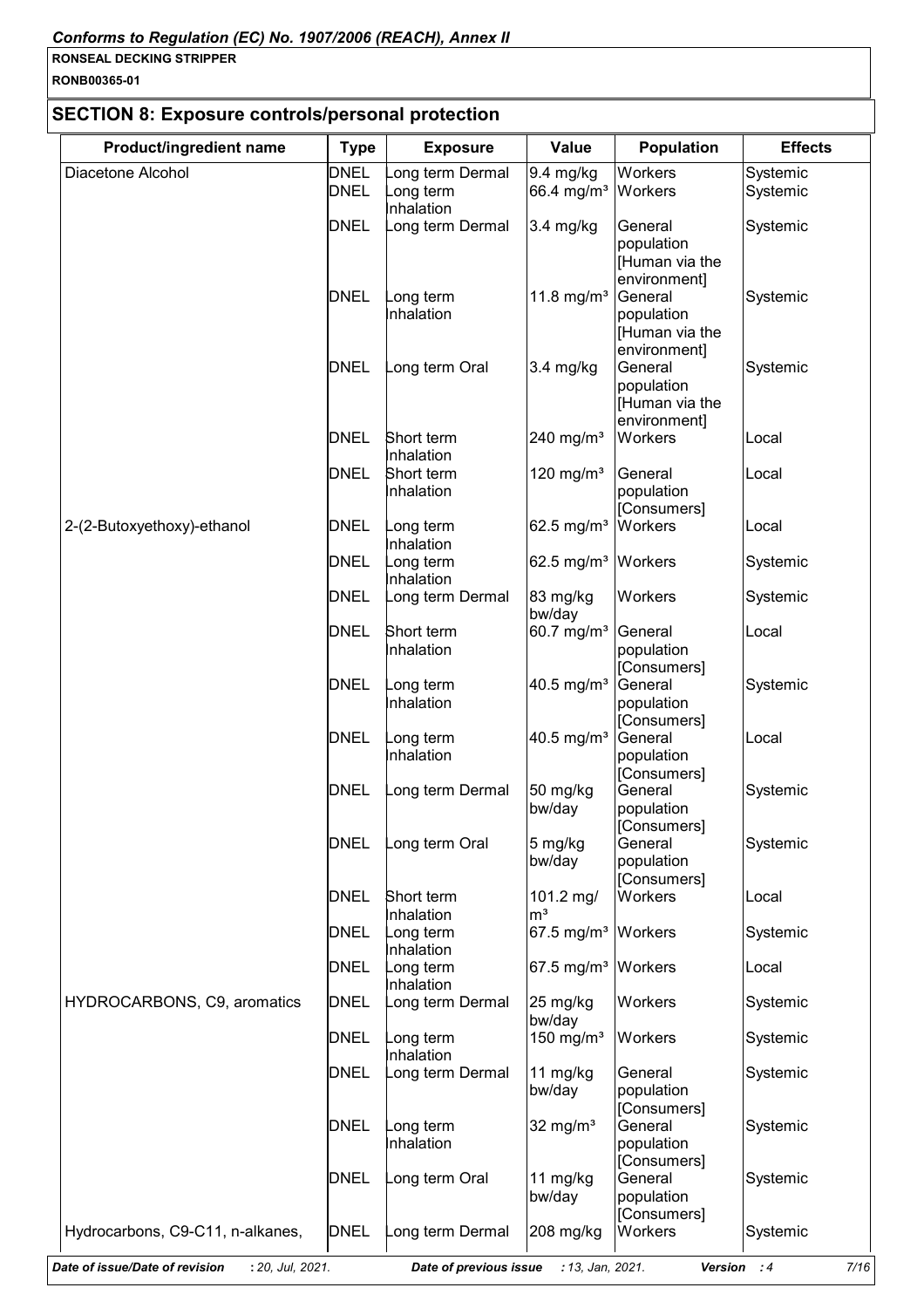**RONB00365-01**

# **SECTION 8: Exposure controls/personal protection**

| isoalkanes, cyclics, $\leq$ 2% aromatics |             |                         | bw/day                        |                                      |          |
|------------------------------------------|-------------|-------------------------|-------------------------------|--------------------------------------|----------|
|                                          | <b>DNEL</b> | ong term_<br>Inhalation | $871 \text{ mg/m}^3$          | <b>Workers</b>                       | Systemic |
|                                          | <b>DNEL</b> | Long term Dermal        | $125$ mg/kg<br>bw/day         | General<br>population<br>[Consumers] | Systemic |
|                                          | <b>DNEL</b> | ong term_<br>Inhalation | $ 900 \text{ mg/m}^3$         | General<br>population<br>[Consumers] | Systemic |
|                                          | <b>DNEL</b> | ong term Oral           | $125 \text{ mg/kg}$<br>bw/day | General<br>population<br>[Consumers] | Systemic |

#### **PNECs**

| <b>Product/ingredient name</b> | <b>Compartment Detail</b>  | <b>Value</b> | <b>Method Detail</b> |
|--------------------------------|----------------------------|--------------|----------------------|
| Diacetone Alcohol              | Fresh water sediment       | $9.06$ mg/kg |                      |
|                                | Marine water sediment      | $0.91$ mg/kg |                      |
|                                | Soil                       | $0.63$ mg/kg |                      |
|                                | Fresh water                | 2 mg/l       |                      |
|                                | Marine water               | $0.2$ mg/l   |                      |
|                                | <b>Sewage Treatment</b>    | 82 mg/l      |                      |
|                                | Plant                      |              |                      |
| 2-(2-Butoxyethoxy)-ethanol     | lFresh water               | mg/l         |                      |
|                                | Marine water               | $0.1$ mg/l   |                      |
|                                | lFresh water sediment      | 4.9 mg/kg    |                      |
|                                | Marine water sediment      | $0.4$ mg/kg  |                      |
|                                | Sewage Treatment           | 200 mg/l     |                      |
|                                | Plant                      |              |                      |
|                                | <b>Secondary Poisoning</b> | 56 mg/kg     |                      |
|                                | Soil                       | $0.4$ mg/kg  |                      |
|                                | lFresh water               | mg/l         |                      |

| : Provide adequate ventilation. Where reasonably practicable, this should be<br>achieved by the use of local exhaust ventilation and good general extraction. If<br>these are not sufficient to maintain concentrations of particulates and solvent<br>vapours below the OEL, suitable respiratory protection must be worn.                                                                                                                                                                                                                                                                                                                                                                                                                      |
|--------------------------------------------------------------------------------------------------------------------------------------------------------------------------------------------------------------------------------------------------------------------------------------------------------------------------------------------------------------------------------------------------------------------------------------------------------------------------------------------------------------------------------------------------------------------------------------------------------------------------------------------------------------------------------------------------------------------------------------------------|
| : Users are advised to consider national Occupational Exposure Limits or other<br>equivalent values.                                                                                                                                                                                                                                                                                                                                                                                                                                                                                                                                                                                                                                             |
| <b>Individual protection measures</b>                                                                                                                                                                                                                                                                                                                                                                                                                                                                                                                                                                                                                                                                                                            |
| : Wash hands, forearms and face thoroughly after handling chemical products, before<br>eating, smoking and using the lavatory and at the end of the working period.<br>Appropriate techniques should be used to remove potentially contaminated clothing.<br>Wash contaminated clothing before reusing. Ensure that eyewash stations and<br>safety showers are close to the workstation location.                                                                                                                                                                                                                                                                                                                                                |
| : Use safety eyewear designed to protect against splash of liquids.                                                                                                                                                                                                                                                                                                                                                                                                                                                                                                                                                                                                                                                                              |
|                                                                                                                                                                                                                                                                                                                                                                                                                                                                                                                                                                                                                                                                                                                                                  |
| : Wear suitable gloves tested to EN374.                                                                                                                                                                                                                                                                                                                                                                                                                                                                                                                                                                                                                                                                                                          |
| Short term exposure less than 10 minutes Continuous use Nitrile gloves. Hazardous<br>ingredients Section 3 Short term exposure and For more than 4 hours of protection<br>in the presence of Butanone Acetone or Methyl isobutyl ketone use Butyl gloves<br>0.7mm. For more than 4 hours of protection in the presence of Aromatic solvent<br>Aliphatic solvent. or Mineral oil. use polyvinyl alcohol (PVA) gloves. The<br>recommendation for the type or types of glove to use when handling this product is<br>based on information from the following source: European Solvents Industry Group<br>$(ESIG)$ .<br>Long Term Exposure Spill / For prolonged or repeated handling, use PE / PE<br>Laminate gloves > 8 hours (breakthrough time). |
|                                                                                                                                                                                                                                                                                                                                                                                                                                                                                                                                                                                                                                                                                                                                                  |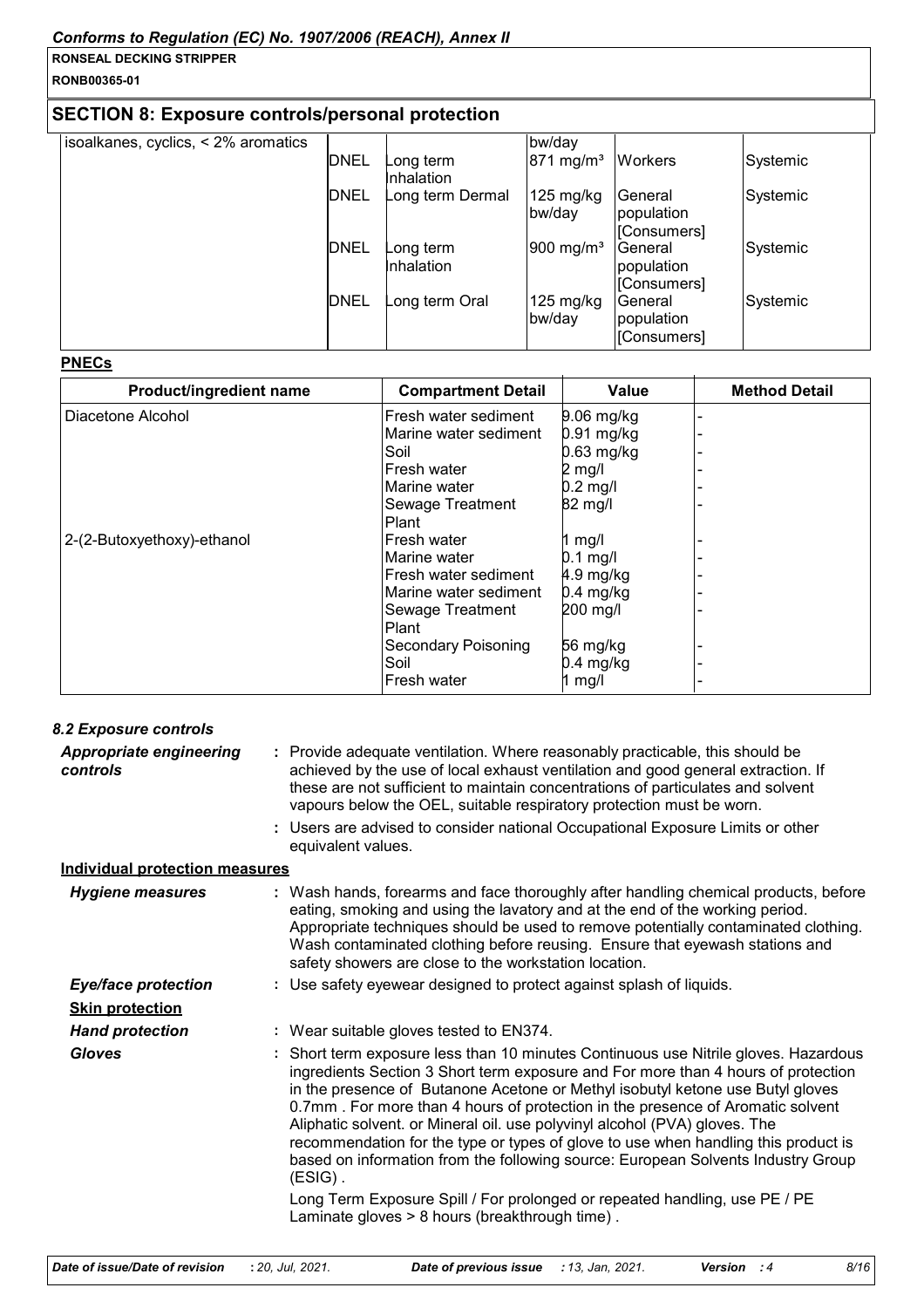**RONB00365-01**

# **SECTION 8: Exposure controls/personal protection**

|                                           | There is no one glove material or combination of materials that will give unlimited<br>resistance to any individual or combination of chemicals.<br>The breakthrough time must be greater than the end use time of the product.<br>The instructions and information provided by the glove manufacturer on use,<br>storage, maintenance and replacement must be followed.<br>Gloves should be replaced regularly and if there is any sign of damage to the glove<br>material.<br>Always ensure that gloves are free from defects and that they are stored and used<br>correctly.<br>The performance or effectiveness of the glove may be reduced by physical/chemical<br>damage and poor maintenance.<br>Barrier creams may help to protect the exposed areas of the skin but should not be<br>applied once exposure has occurred. |
|-------------------------------------------|-----------------------------------------------------------------------------------------------------------------------------------------------------------------------------------------------------------------------------------------------------------------------------------------------------------------------------------------------------------------------------------------------------------------------------------------------------------------------------------------------------------------------------------------------------------------------------------------------------------------------------------------------------------------------------------------------------------------------------------------------------------------------------------------------------------------------------------|
|                                           | The user must check that the final choice of type of glove selected for handling this<br>product is the most appropriate and takes into account the particular conditions of<br>use, as included in the user's risk assessment.                                                                                                                                                                                                                                                                                                                                                                                                                                                                                                                                                                                                   |
| <b>Body protection</b>                    | : Personnel should wear antistatic clothing made of natural fibres or of high-<br>temperature-resistant synthetic fibres.                                                                                                                                                                                                                                                                                                                                                                                                                                                                                                                                                                                                                                                                                                         |
|                                           | : Personal protective equipment for the body should be selected based on the task<br>being performed and the risks involved and should be approved by a specialist<br>before handling this product. When there is a risk of ignition from static electricity,<br>wear anti-static protective clothing. For the greatest protection from static<br>discharges, clothing should include anti-static overalls, boots and gloves. Refer to<br>European Standard EN 1149 for further information on material and design<br>requirements and test methods.                                                                                                                                                                                                                                                                              |
| <b>Other skin protection</b>              | : Appropriate footwear and any additional skin protection measures should be<br>selected based on the task being performed and the risks involved and should be<br>approved by a specialist before handling this product.                                                                                                                                                                                                                                                                                                                                                                                                                                                                                                                                                                                                         |
| <b>Respiratory protection</b>             | : Use a properly fitted, particulate filter respirator complying with an approved<br>standard if a risk assessment indicates this is necessary. Recommended: A2P2<br>(EN14387). Respirator selection must be based on known or anticipated exposure<br>levels, the hazards of the product and the safe working limits of the selected<br>respirator.                                                                                                                                                                                                                                                                                                                                                                                                                                                                              |
| <b>Environmental exposure</b><br>controls | : Do not allow to enter drains or watercourses.                                                                                                                                                                                                                                                                                                                                                                                                                                                                                                                                                                                                                                                                                                                                                                                   |

*Before use of this material please refer to the Exposure Scenario(s) if attached for the specific end use, control measures and additional PPE considerations. The information contained in this safety data sheet does not constitute the user's own assessment of workplace risks, as required by other health and safety legislation. The provisions of the national health and safety at work regulations apply to the use of this product at work.*

# **SECTION 9: Physical and chemical properties**

# *9.1 Information on basic physical and chemical properties*

| <b>Appearance</b>                          |                              |                                                         |
|--------------------------------------------|------------------------------|---------------------------------------------------------|
| <b>Physical state</b>                      | : Liguid.                    |                                                         |
| Colour                                     | : Not available.             |                                                         |
| <b>Odour</b>                               | : Hydrocarbon.               |                                                         |
| <b>Odour threshold</b>                     |                              | : Not relevant/applicable due to nature of the product. |
| рH                                         | : Not applicable.            |                                                         |
| <b>Melting point/freezing point</b>        |                              | Not relevant/applicable due to nature of the product.   |
| Initial boiling point and<br>boiling range | $: 100^{\circ}$ C            |                                                         |
| <b>Flash point</b>                         | : Closed cup: $38^{\circ}$ C |                                                         |
| <b>Evaporation rate</b>                    | : Slower than Ether Phase    |                                                         |
| <b>Flammability (solid, gas)</b>           |                              | : Not relevant/applicable due to nature of the product. |
|                                            |                              |                                                         |

| Date of issue/Date of revision | : 20. Jul. 2021. | <b>Date of previous issue</b> : 13, Jan, 2021. |  | <b>Version</b> : 4 | 9/16 |
|--------------------------------|------------------|------------------------------------------------|--|--------------------|------|
|--------------------------------|------------------|------------------------------------------------|--|--------------------|------|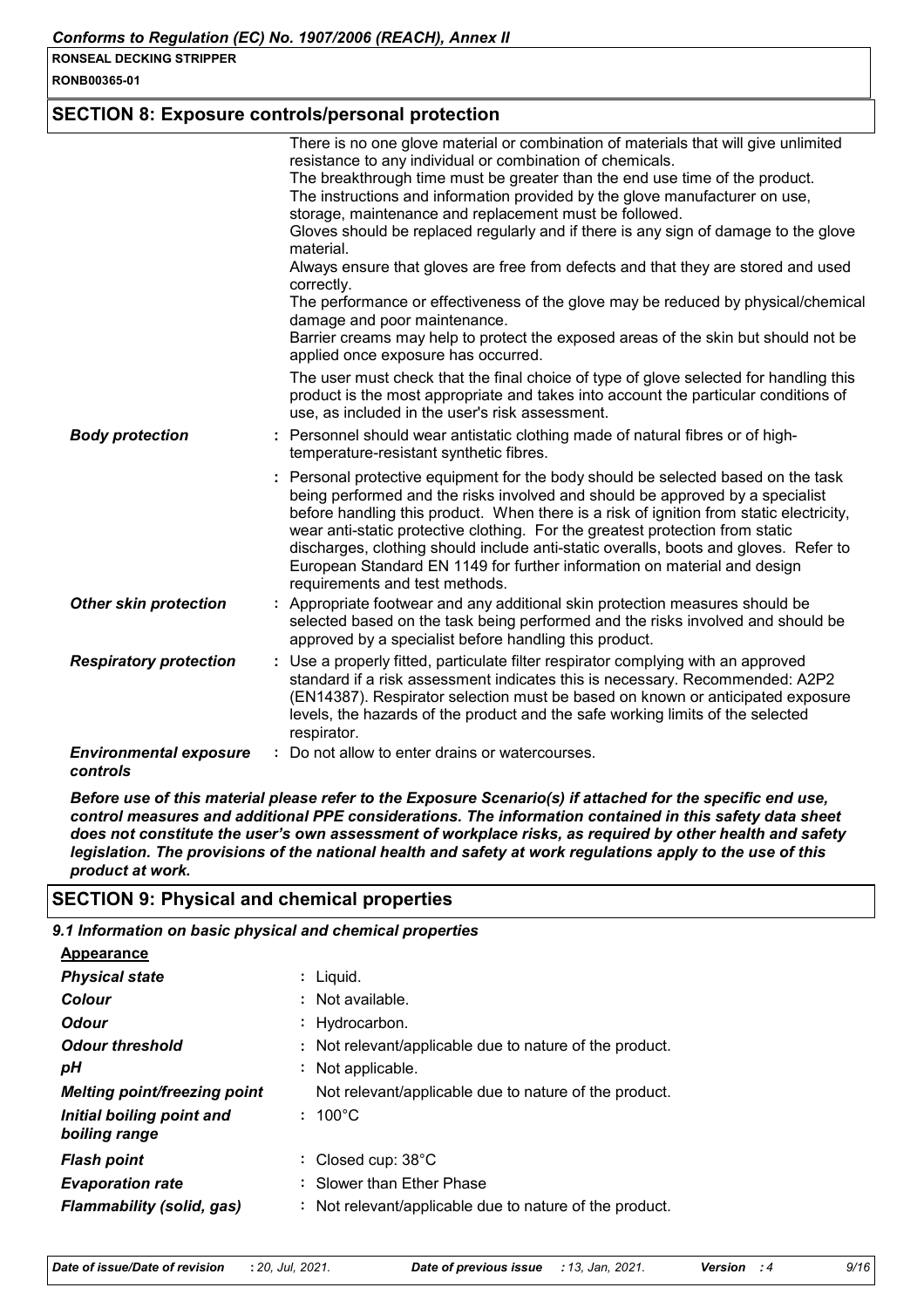**RONB00365-01**

# **SECTION 9: Physical and chemical properties**

| <b>Upper/lower flammability or</b><br>explosive limits | : LEL: 0.7% (Light Aromatic Hydrocarbons)<br>UEL: 8% (Med. Aliphatic Hydrocarbon Solvent) |
|--------------------------------------------------------|-------------------------------------------------------------------------------------------|
| Vapour pressure                                        | : 2.3 kPa [at $20^{\circ}$ C]                                                             |
| <b>Vapour density</b>                                  | : Not relevant/applicable due to nature of the product.                                   |
| <b>Relative density</b>                                | : 0.91304607                                                                              |
| Solubility(ies)                                        | Not relevant/applicable due to nature of the product.                                     |
| Solubility in water                                    | Not relevant/applicable due to nature of the product.                                     |
| <b>Partition coefficient: n-octanol/</b><br>water      | Not relevant/applicable due to nature of the product.                                     |
| <b>Auto-ignition temperature</b>                       | : Not Available (Not Tested).                                                             |
| <b>Decomposition temperature</b>                       | Not relevant/applicable due to nature of the product.                                     |
| <b>Viscosity</b>                                       | : Kinematic $(40^{\circ}$ C): $>0.205$ cm <sup>2</sup> /s                                 |
| <b>Explosive properties</b>                            | : Under normal conditions of storage and use, hazardous reactions will not occur.         |
| <b>Oxidising properties</b>                            | : Under normal conditions of storage and use, hazardous reactions will not occur.         |

*9.2 Other information*

| <b>Aerosol product</b> |  |
|------------------------|--|
|------------------------|--|

| <u>AGI UJUI PI UUUGL</u>                        |                                                                                                                                     |  |  |  |  |
|-------------------------------------------------|-------------------------------------------------------------------------------------------------------------------------------------|--|--|--|--|
| <b>Heat of combustion</b>                       | $: 33.969$ kJ/g                                                                                                                     |  |  |  |  |
| <b>SECTION 10: Stability and reactivity</b>     |                                                                                                                                     |  |  |  |  |
| 10.1 Reactivity                                 | : No specific test data related to reactivity available for this product or its ingredients.                                        |  |  |  |  |
| <b>10.2 Chemical stability</b>                  | : Stable under recommended storage and handling conditions (see Section 7).                                                         |  |  |  |  |
| 10.3 Possibility of<br>hazardous reactions      | : Under normal conditions of storage and use, hazardous reactions will not occur.                                                   |  |  |  |  |
| 10.4 Conditions to avoid                        | : When exposed to high temperatures may produce hazardous decomposition<br>products.                                                |  |  |  |  |
| 10.5 Incompatible materials                     | : Keep away from the following materials to prevent strong exothermic reactions:<br>oxidising agents, strong alkalis, strong acids. |  |  |  |  |
| <b>10.6 Hazardous</b><br>decomposition products | Decomposition products may include the following materials: carbon monoxide,<br>carbon dioxide, smoke, oxides of nitrogen.          |  |  |  |  |

# *Refer to Section 7: HANDLING AND STORAGE and Section 8: EXPOSURE CONTROLS/PERSONAL PROTECTION for additional handling information and protection of employees.*

# **SECTION 11: Toxicological information**

### *11.1 Information on toxicological effects*

There are no data available on the mixture itself. The mixture has been assessed following the conventional method of the CLP Regulation (EC) No 1272/2008 and is classified for toxicological properties accordingly. See Sections 2 and 3 for details.

Exposure to component solvent vapour concentrations in excess of the stated occupational exposure limit may result in adverse health effects such as mucous membrane and respiratory system irritation and adverse effects on the kidneys, liver and central nervous system. Symptoms and signs include headache, dizziness, fatigue, muscular weakness, drowsiness and, in extreme cases, loss of consciousness.

Solvents may cause some of the above effects by absorption through the skin. Repeated or prolonged contact with the mixture may cause removal of natural fat from the skin, resulting in non-allergic contact dermatitis and absorption through the skin.

If splashed in the eyes, the liquid may cause irritation and reversible damage. Ingestion may cause nausea, diarrhea and vomiting.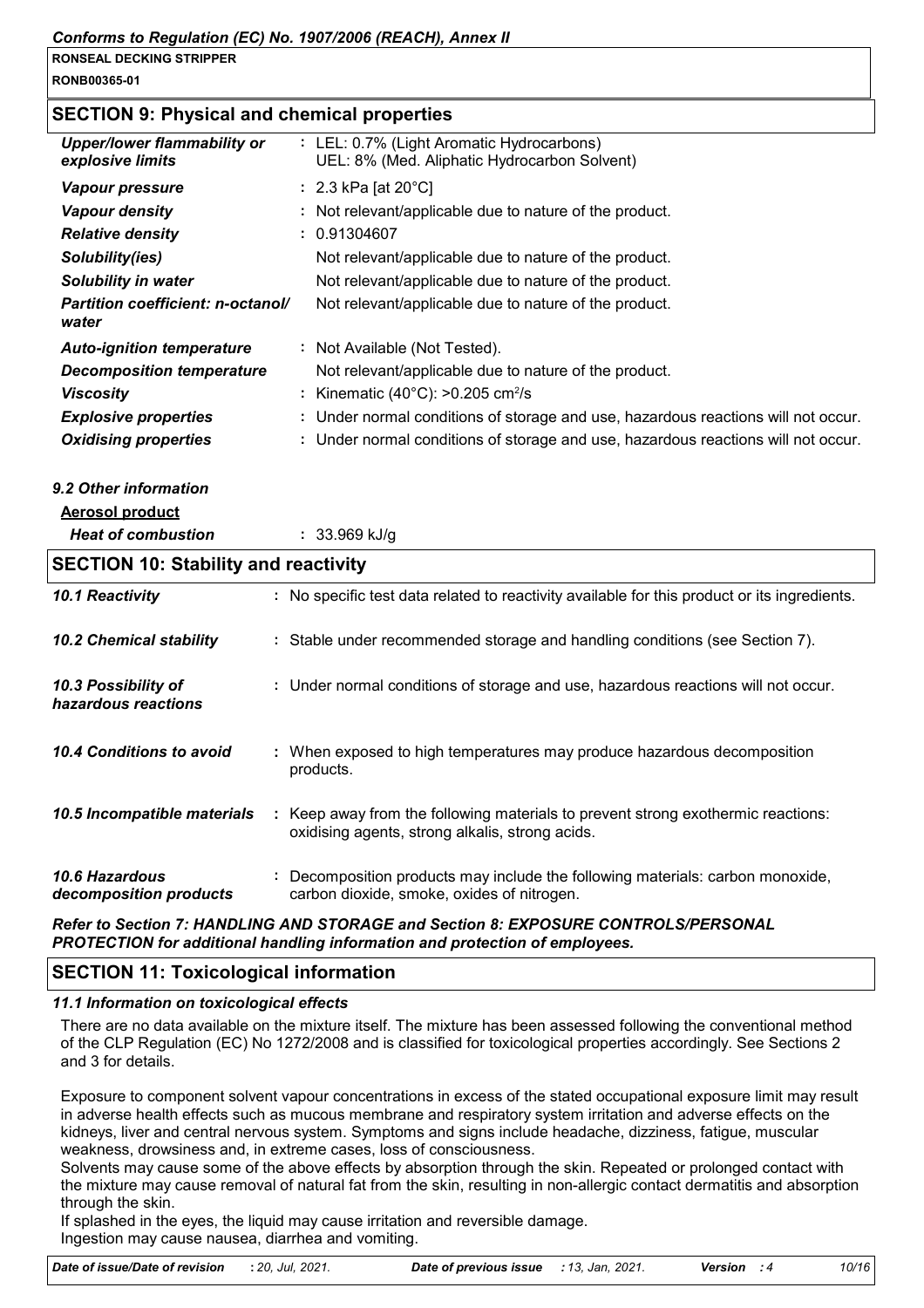**RONB00365-01**

# **SECTION 11: Toxicological information**

This takes into account, where known, delayed and immediate effects and also chronic effects of components from short-term and long-term exposure by oral, inhalation and dermal routes of exposure and eye contact.

### **Acute toxicity**

| Product/ingredient name                                                          | <b>Result</b>                 | <b>Species</b> | <b>Dose</b>            | <b>Exposure</b> |
|----------------------------------------------------------------------------------|-------------------------------|----------------|------------------------|-----------------|
| Diacetone Alcohol                                                                | LD50 Dermal                   | Rabbit         | 13500 mg/kg            |                 |
|                                                                                  | LD50 Oral                     | Rat            | 2520 mg/kg             |                 |
| 2-(2-Butoxyethoxy)-ethanol                                                       | LD50 Dermal                   | Rabbit         | 2700 mg/kg             |                 |
|                                                                                  | LD50 Oral                     | Rat            | 4500 mg/kg             |                 |
| HYDROCARBONS, C9,<br><b>I</b> aromatics                                          | LD50 Oral                     | Rat            | 8400 mg/kg             |                 |
| Hydrocarbons, C9-C11, n-<br>alkanes, isoalkanes, cyclics,<br>$\leq$ 2% aromatics | <b>LC50 Inhalation Vapour</b> | Rat            | 8500 mg/m <sup>3</sup> | 4 hours         |
|                                                                                  | LD50 Oral                     | Rat            | $>6$ g/kg              |                 |

# **Acute toxicity estimates**

No data available

#### **Irritation/Corrosion**

| Product/ingredient name        | <b>Result</b>            | <b>Species</b> | <b>Score</b>             | <b>Exposure</b>          | <b>Observation</b> |
|--------------------------------|--------------------------|----------------|--------------------------|--------------------------|--------------------|
| Diacetone Alcohol              | Eyes - Severe irritant   | Rabbit         |                          | $20 \text{ mg}$          |                    |
|                                | Eyes - Severe irritant   | Rabbit         |                          | 24 hours 100  -<br>luL   |                    |
|                                | Skin - Mild irritant     | Rabbit         | $\overline{\phantom{0}}$ | $ 500 \text{ mg} $       |                    |
| 2-(2-Butoxyethoxy)-ethanol     | Eyes - Moderate irritant | Rabbit         |                          | 24 hours 20<br>mg        |                    |
|                                | Eyes - Severe irritant   | Rabbit         | $\overline{\phantom{a}}$ | $20 \text{ mg}$          |                    |
| HYDROCARBONS, C9,<br>aromatics | Eyes - Mild irritant     | Rabbit         |                          | 124 hours 100 1 -<br>luL |                    |
| <b>Conclusion/Summary</b>      | Not available.           |                |                          |                          |                    |

# **Sensitisation** *Conclusion/Summary* **:** Not available.

**Mutagenicity**

No data available

### **Carcinogenicity**

No data available

### **Reproductive toxicity**

No data available

# **Teratogenicity**

No data available

### **Specific target organ toxicity (single exposure)**

| Product/ingredient name                                                    | Category   | Route of<br>exposure | <b>Target organs</b>            |
|----------------------------------------------------------------------------|------------|----------------------|---------------------------------|
| Diacetone Alcohol                                                          | Category 3 |                      | Respiratory tract<br>irritation |
| HYDROCARBONS, C9, aromatics                                                | Category 3 |                      | Respiratory tract<br>irritation |
|                                                                            | Category 3 |                      | Narcotic effects                |
| Hydrocarbons, C9-C11, n-alkanes, isoalkanes, cyclics, <<br>2% aromatics    | Category 3 |                      | Narcotic effects                |
| Hydrocarbons, C9-C12, n-alkanes, isoalkanes, cyclics,<br>aromatics (2-25%) | Category 3 |                      | Narcotic effects                |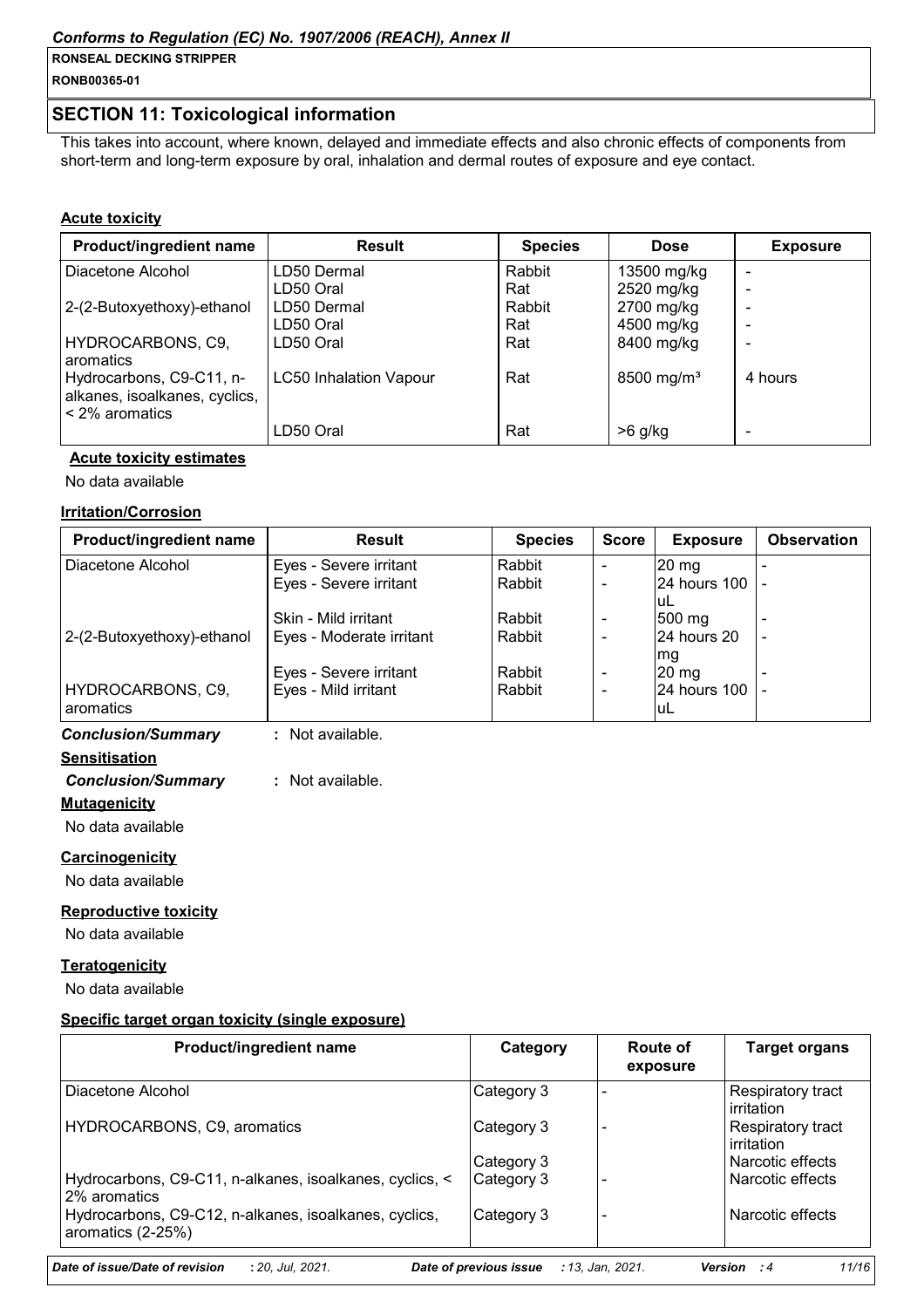**RONB00365-01**

# **SECTION 11: Toxicological information**

### **Specific target organ toxicity (repeated exposure)**

| <b>Product/ingredient name</b>                                             | Category   | <b>Route of</b><br>exposure | <b>Target organs</b>            |
|----------------------------------------------------------------------------|------------|-----------------------------|---------------------------------|
| Hydrocarbons, C9-C12, n-alkanes, isoalkanes, cyclics,<br>aromatics (2-25%) | Category 1 |                             | central nervous<br>system (CNS) |

#### **Aspiration hazard**

| <b>Product/ingredient name</b>                                                                           | <b>Result</b>                                                                  |
|----------------------------------------------------------------------------------------------------------|--------------------------------------------------------------------------------|
| HYDROCARBONS, C9, aromatics<br>Hydrocarbons, C9-C11, n-alkanes, isoalkanes, cyclics, < 2%<br>l aromatics | <b>ASPIRATION HAZARD - Category 1</b><br><b>ASPIRATION HAZARD - Category 1</b> |
| Hydrocarbons, C9-C12, n-alkanes, isoalkanes, cyclics,<br>aromatics (2-25%)                               | <b>ASPIRATION HAZARD - Category 1</b>                                          |

| <b>Other information</b> | · Not available. |
|--------------------------|------------------|
|                          |                  |

# **SECTION 12: Ecological information**

#### *12.1 Toxicity*

There are no data available on the mixture itself. Do not allow to enter drains or watercourses.

Procedure used to derive the classification according to Regulation (EC) No. 1272/2008 [CLP/GHS]. See Sections 2 and 3 for details.

| <b>Product/ingredient name</b>                  | <b>Result</b>                                                                                           | l Species                | Exposure              |
|-------------------------------------------------|---------------------------------------------------------------------------------------------------------|--------------------------|-----------------------|
| Diacetone Alcohol<br>2-(2-Butoxyethoxy)-ethanol | Acute LC50 420000 µg/l Marine water<br>Acute LC50 1300000 µg/l Fresh water   Fish - Lepomis macrochirus | Fish - Menidia beryllina | 96 hours<br>196 hours |
|                                                 |                                                                                                         |                          |                       |

# *12.2 Persistence and degradability*

*Conclusion/Summary* **:** Not available.

| Product/ingredient name                                                     | <b>Aquatic half-life</b> | <b>Photolysis</b> | Biodegradability          |
|-----------------------------------------------------------------------------|--------------------------|-------------------|---------------------------|
| 2-(2-Butoxyethoxy)-ethanol<br>HYDROCARBONS, C9,<br>l aromatics              |                          |                   | Readily<br><b>Readily</b> |
| Hydrocarbons, C9-C11, n-<br>alkanes, isoalkanes, cyclics,<br>< 2% aromatics |                          |                   | <b>Readily</b>            |

### *12.3 Bioaccumulative potential*

| <b>Product/ingredient name</b>                                                                                    | l LoɑP <sub>∾</sub>      | <b>BCF</b>                 | <b>Potential</b> |
|-------------------------------------------------------------------------------------------------------------------|--------------------------|----------------------------|------------------|
| HYDROCARBONS, C9,<br>l aromatics<br>Hydrocarbons, C9-C11, n-<br>alkanes, isoalkanes, cyclics,<br>l < 2% aromatics | $\overline{\phantom{a}}$ | l10 to 2500<br>l10 to 2500 | high<br>high     |

# *12.4 Mobility in soil*

| <b>Soil/water partition</b><br>coefficient (K <sub>oc</sub> ) | : Not available. |
|---------------------------------------------------------------|------------------|
| <b>Mobility</b>                                               | : Not available. |

# *12.5 Results of PBT and vPvB assessment*

*PBT* **:** Not applicable.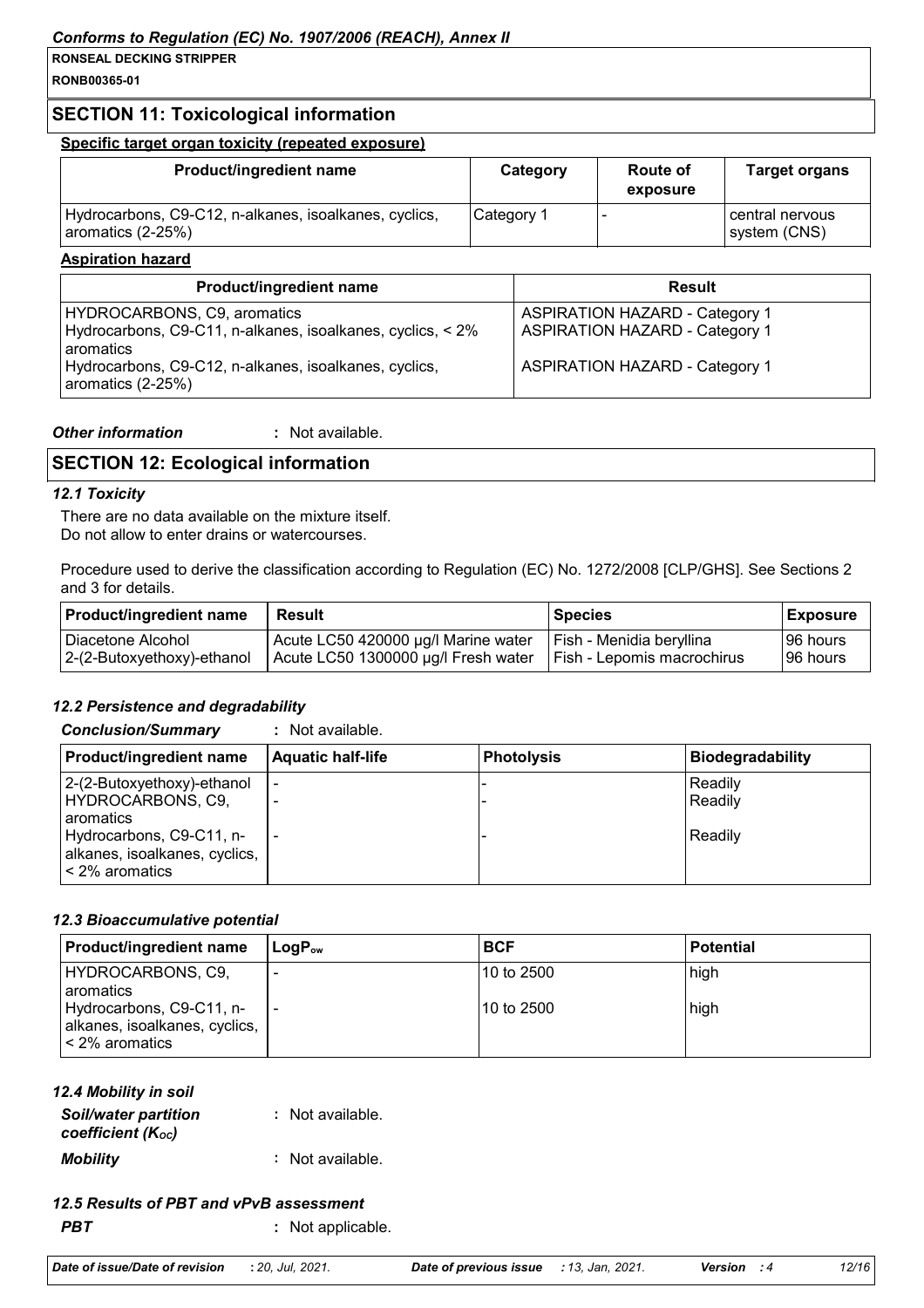| <b>RONSEAL DECKING STRIPPER</b>           |                   |
|-------------------------------------------|-------------------|
| RONB00365-01                              |                   |
| <b>SECTION 12: Ecological information</b> |                   |
| vPvB                                      | : Not applicable. |

| 12.6 Other adverse effects | : No known significant effects or critical hazards. |  |
|----------------------------|-----------------------------------------------------|--|
|                            |                                                     |  |

**:** Avoid dispersal of spilt material and runoff and contact with soil, waterways, drains and sewers.

# **SECTION 13: Disposal considerations**

| 13.1 Waste treatment methods      |                                                                                                                                                                                                                                                                                                                                                                                                                                                                                                                                                             |  |
|-----------------------------------|-------------------------------------------------------------------------------------------------------------------------------------------------------------------------------------------------------------------------------------------------------------------------------------------------------------------------------------------------------------------------------------------------------------------------------------------------------------------------------------------------------------------------------------------------------------|--|
| <b>Product</b>                    |                                                                                                                                                                                                                                                                                                                                                                                                                                                                                                                                                             |  |
| <b>Methods of disposal</b>        | : The generation of waste should be avoided or minimised wherever possible.<br>Disposal of this product, solutions and any by-products should at all times comply<br>with the requirements of environmental protection and waste disposal legislation<br>and any regional local authority requirements. Dispose of surplus and non-<br>recyclable products via a licensed waste disposal contractor. Waste should not be<br>disposed of untreated to the sewer unless fully compliant with the requirements of<br>all authorities with jurisdiction.        |  |
| <b>Hazardous waste</b>            | : Yes.                                                                                                                                                                                                                                                                                                                                                                                                                                                                                                                                                      |  |
| European waste<br>catalogue (EWC) | : waste paint and varnish containing organic solvents or other hazardous substances<br>08 01 11*                                                                                                                                                                                                                                                                                                                                                                                                                                                            |  |
| <b>Disposal considerations</b>    | Do not allow to enter drains or watercourses.<br>Dispose of according to all federal, state and local applicable regulations.<br>If this product is mixed with other wastes, the original waste product code may no<br>longer apply and the appropriate code should be assigned.<br>For further information, contact your local waste authority.                                                                                                                                                                                                            |  |
| Packaging                         |                                                                                                                                                                                                                                                                                                                                                                                                                                                                                                                                                             |  |
| <b>Methods of disposal</b>        | : The generation of waste should be avoided or minimised wherever possible. Waste<br>packaging should be recycled. Incineration or landfill should only be considered<br>when recycling is not feasible.                                                                                                                                                                                                                                                                                                                                                    |  |
| <b>Disposal considerations</b>    | Using information provided in this safety data sheet, advice should be obtained from<br>the relevant waste authority on the classification of empty containers. Empty<br>containers must be scrapped or reconditioned. Dispose of containers contaminated<br>by the product in accordance with local or national legal provisions.                                                                                                                                                                                                                          |  |
| European waste<br>catalogue (EWC) | : Recycling possible. Ensure packaging is completely empty before recycling.<br>Dispose of uncured residues in the same way as the product itself. Plastic articles<br>15 01 02 - metallic packaging 15 01 04 - mixed packaging 15 01 06. 15 01 10*<br>packaging containing residues of or contaminated by hazardous substances                                                                                                                                                                                                                             |  |
| <b>Special precautions</b>        | This material and its container must be disposed of in a safe way. Care should be<br>taken when handling emptied containers that have not been cleaned or rinsed out.<br>Empty containers or liners may retain some product residues. Vapour from product<br>residues may create a highly flammable or explosive atmosphere inside the<br>container. Do not cut, weld or grind used containers unless they have been cleaned<br>thoroughly internally. Avoid dispersal of spilt material and runoff and contact with<br>soil, waterways, drains and sewers. |  |

# **SECTION 14: Transport information**

|                                 | <b>ADR/RID</b>         | <b>IMDG</b>                                                                                                                   | <b>IATA</b>            |
|---------------------------------|------------------------|-------------------------------------------------------------------------------------------------------------------------------|------------------------|
| 14.1 UN number                  | UN1263                 | <b>UN1263</b>                                                                                                                 | <b>UN1263</b>          |
| 14.2 UN proper<br>shipping name | PAINT RELATED MATERIAL | <b>PAINT RELATED MATERIAL.</b><br>Marine pollutant (Light<br>Aromatic Hydrocarbons, Med.<br>Aliphatic Hydrocarbon<br>Solvent) | Paint related material |
| Date of issue/Date of revision  | : 20, Jul, 2021.       | Date of previous issue<br>: 13, Jan, 2021.                                                                                    | 13/16<br>Version<br>:4 |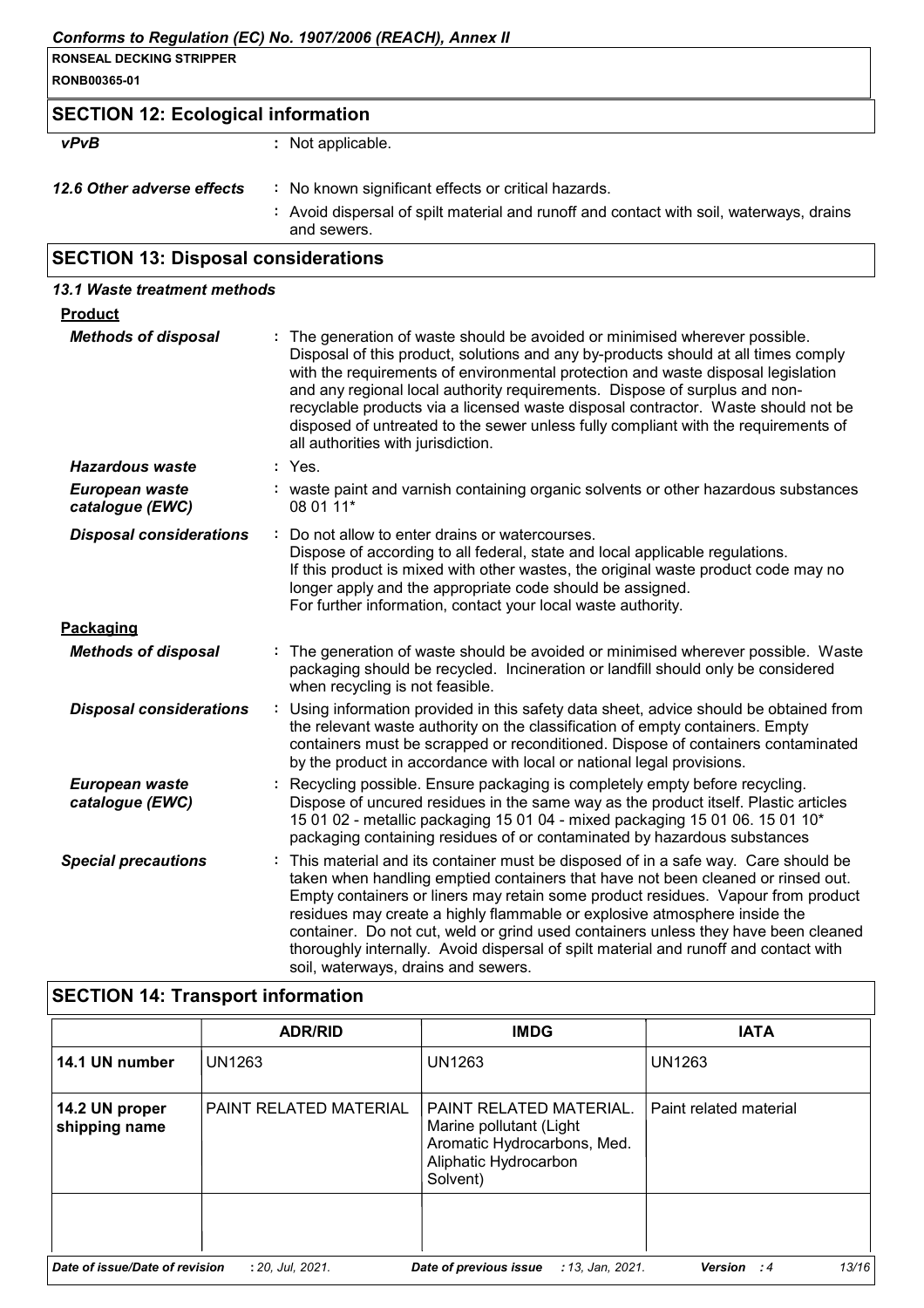**RONB00365-01**

| <b>SECTION 14: Transport information</b>               |                                                                                                                                                                                                                                                                        |                                                                                                                                                                                     |                                                                                                                                                                                                                                                                                                                                                                                                                              |
|--------------------------------------------------------|------------------------------------------------------------------------------------------------------------------------------------------------------------------------------------------------------------------------------------------------------------------------|-------------------------------------------------------------------------------------------------------------------------------------------------------------------------------------|------------------------------------------------------------------------------------------------------------------------------------------------------------------------------------------------------------------------------------------------------------------------------------------------------------------------------------------------------------------------------------------------------------------------------|
| 14.3 Transport<br><b>Hazard Class(es)/</b><br>Label(s) | 3<br>芒                                                                                                                                                                                                                                                                 | 3<br>$\mathbf{Y}_{2}$                                                                                                                                                               | 3                                                                                                                                                                                                                                                                                                                                                                                                                            |
| 14.4 Packing<br>group                                  | III                                                                                                                                                                                                                                                                    | $\mathbf{III}$                                                                                                                                                                      | $\mathbf{III}$                                                                                                                                                                                                                                                                                                                                                                                                               |
| 14.5<br>Environmental<br>hazards                       | Yes.                                                                                                                                                                                                                                                                   | Yes.                                                                                                                                                                                | Yes. The environmentally<br>hazardous substance mark is<br>not required.                                                                                                                                                                                                                                                                                                                                                     |
| <b>Additional</b><br>information                       | The environmentally<br>hazardous substance mark is<br>not required when transported<br>in sizes of ≤5 L or ≤5 kg.<br><b>Hazard identification</b><br>number 30<br><b>Limited quantity 5 L</b><br><b>Special provisions 163,</b><br>640E, 650, 367<br>Tunnel code (D/E) | The marine pollutant mark is<br>not required when transported<br>in sizes of ≤5 L or ≤5 kg.<br><b>Emergency schedules F-E,</b><br>$S-E$<br>Special provisions 163, 223,<br>367, 955 | The environmentally<br>hazardous substance mark<br>may appear if required by<br>other transportation<br>regulations.<br><b>Quantity limitation</b><br>Passenger and Cargo Aircraft:<br>60 L. Packaging instructions:<br>355. Cargo Aircraft Only: 220<br>L. Packaging instructions: 366.<br><b>Limited Quantities -</b><br>Passenger Aircraft: 10 L.<br>Packaging instructions: Y344.<br>Special provisions A3, A72,<br>A192 |

*user*

14.6 Special precautions for : Transport within user's premises: always transport in closed containers that are upright and secure. Ensure that persons transporting the product know what to do in the event of an accident or spillage.

| 14.7 Transport in bulk | : Not applicable. |
|------------------------|-------------------|
| according to IMO       |                   |
| instruments            |                   |

*Multi-modal shipping descriptions are provided for informational purposes and do not consider container sizes. The presence of a shipping description for a particular mode of transport (sea, air, etc.), does not indicate that the product is packaged suitably for that mode of transport. All packaging must be reviewed for suitability prior to shipment, and compliance with the applicable regulations is the sole responsibility of the person offering the product for transport. People loading and unloading dangerous goods must be trained on all of the risks deriving from the substances and on all actions in case of emergency situations.*

# **SECTION 15: Regulatory information**

*15.1 Safety, health and environmental regulations/legislation specific for the substance or mixture*

**EU Regulation (EC) No. 1907/2006 (REACH)**

Annex XVII - Restrictions : Not applicable. *on the manufacture, placing on the market and use of certain dangerous substances, mixtures and articles*

**Other EU regulations**

| <b>Product/ingredient name Carcinogenic</b>  | effects | Mutagenic effects | Developmental<br>effects | <b>Fertility effects</b> |
|----------------------------------------------|---------|-------------------|--------------------------|--------------------------|
| $ 4$ -hydroxy-4-methylpentan- $ $ -<br>2-one |         |                   |                          |                          |

#### **Seveso Directive**

| Date of issue/Date of revision | : 20, Jul, 2021. |
|--------------------------------|------------------|
|--------------------------------|------------------|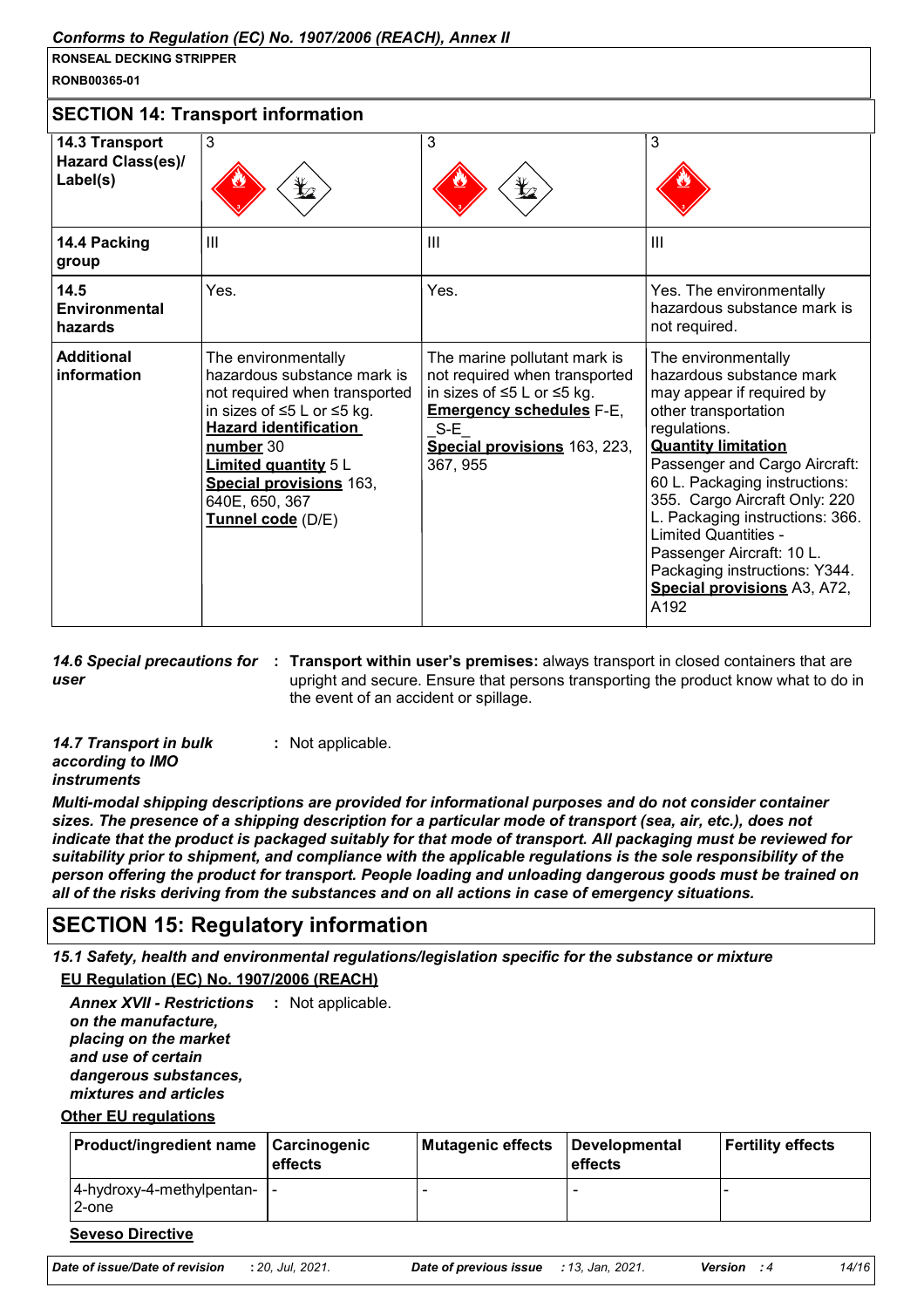**RONB00365-01**

# **SECTION 15: Regulatory information**

This product may add to the calculation for determining whether a site is within the scope of the Seveso Directive on major accident hazards.

- *15.2 Chemical safety*
- **:** No Chemical Safety Assessment has been carried out.

*assessment*

# **SECTION 16: Other information**

|                                                   | $\nabla$ Indicates information that has changed from previously issued version.                                                                                                                                                                                                                                                                                                                                                                                                                                                                                                                                                                                                                        |
|---------------------------------------------------|--------------------------------------------------------------------------------------------------------------------------------------------------------------------------------------------------------------------------------------------------------------------------------------------------------------------------------------------------------------------------------------------------------------------------------------------------------------------------------------------------------------------------------------------------------------------------------------------------------------------------------------------------------------------------------------------------------|
| <b>Abbreviations and</b><br>acronyms              | $:$ ATE = Acute Toxicity Estimate<br>CLP = Classification, Labelling and Packaging Regulation [Regulation (EC) No.<br>1272/2008]<br>DMEL = Derived Minimal Effect Level<br>DNEL = Derived No Effect Level<br>EUH statement = CLP-specific Hazard statement<br>PBT = Persistent, Bioaccumulative and Toxic<br><b>PNEC = Predicted No Effect Concentration</b><br><b>RRN = REACH Registration Number</b><br>vPvB = Very Persistent and Very Bioaccumulative                                                                                                                                                                                                                                              |
| Key literature references<br>and sources for data | : Regulation (EC) No. 1272/2008 [CLP]<br>ADR = The European Agreement concerning the International Carriage of<br>Dangerous Goods by Road<br>DPD = Dangerous Preparations Directive [1999/45/EC]<br>DSD = Dangerous Substances Directive [67/548/EEC]<br>IATA = International Air Transport Association<br><b>IMDG = International Maritime Dangerous Goods</b><br>Conforms to Regulation (EC) No. 1907/2006 (REACH), Annex II, as amended by<br>Commission Regulation (EU) 2015/830<br>Directive 2012/18/EU, and relative amendments & additions<br>Directive 2008/98/EC, and relative amendments & additions<br>Directive 2009/161/EU, and relative amendments & additions<br><b>CEPE Guidelines</b> |

#### **Procedure used to derive the classification according to Regulation (EC) No. 1272/2008 [CLP/GHS]**

| <b>Classification</b>                                                                                                                                                              |                        | <b>Justification</b>                                                                                                                                                                                                                                                                                                                                                                                                                                                                                                                          |
|------------------------------------------------------------------------------------------------------------------------------------------------------------------------------------|------------------------|-----------------------------------------------------------------------------------------------------------------------------------------------------------------------------------------------------------------------------------------------------------------------------------------------------------------------------------------------------------------------------------------------------------------------------------------------------------------------------------------------------------------------------------------------|
| Flam. Liq. 3, H226<br>Eye Irrit. 2, H319<br>Repr. 2, H361<br>STOT SE 3, H335<br>STOT SE 3, H336<br><b>STOT RE 2, H373</b><br>Aquatic Chronic 2, H411                               |                        | On basis of test data<br><b>Calculation method</b><br>Calculation method<br>Calculation method<br>Calculation method<br>Calculation method<br>Calculation method                                                                                                                                                                                                                                                                                                                                                                              |
| <b>Full text of abbreviated H</b><br>H226<br>H304<br><b>statements</b><br>H <sub>3</sub> 15<br>H318<br>H <sub>3</sub> 19<br>H335<br>H336<br>H361<br>H372<br>H373<br>H411<br>EUH066 | exposure.<br>exposure. | Flammable liquid and vapour.<br>May be fatal if swallowed and enters airways.<br>Causes skin irritation.<br>Causes serious eye damage.<br>Causes serious eye irritation.<br>May cause respiratory irritation.<br>May cause drowsiness or dizziness.<br>Suspected of damaging fertility or the unborn child.<br>Causes damage to organs through prolonged or repeated<br>May cause damage to organs through prolonged or repeated<br>Toxic to aquatic life with long lasting effects.<br>Repeated exposure may cause skin dryness or cracking. |